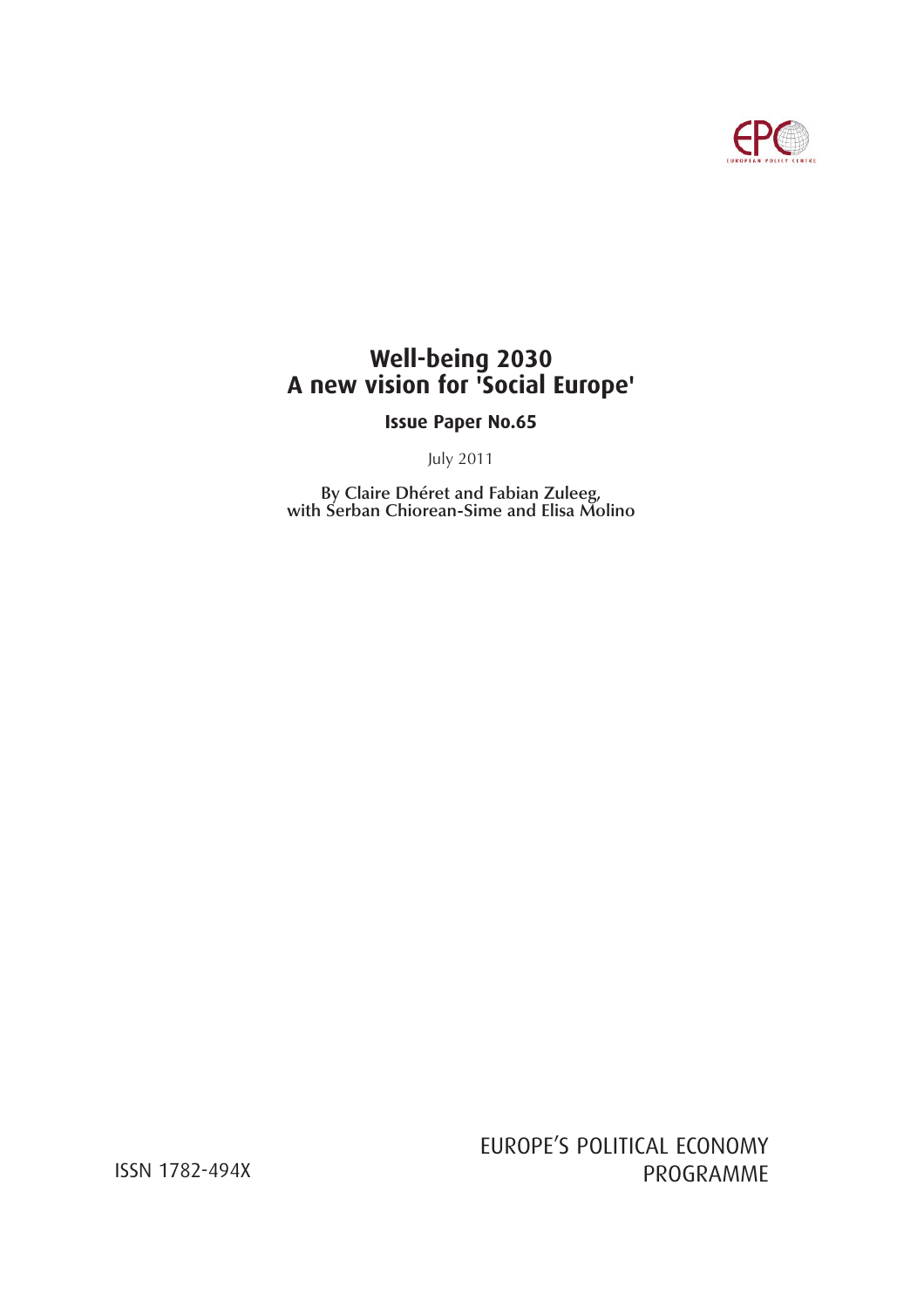



'Well-being 2030' is a two-year research project, co-funded by the EPC and the European Commission, which started running in April 2009. Based on a belief that policy can shape our future, the project is seeking to establish a strategic vision for the long-term development of social policy in Europe. To that end, the project investigates what policy choices are most inclined to deliver a higher level of well-being for European citizens by the year 2030. The reflection on the future of Europe's economic and social models including the trends, challenges and constraints framing policy choices for improving citizens' quality of life are at the core of the project.

The reflection of this forward-looking project is stimulated through a range of activities, from analysis to research, panels and communication activities, which aim to deliver three key outputs:

- to bring the insights of the research on well-being definition and measurement into the policy debate over the long-term future of Social Europe;
- to analyse Europeans' values and preferences in order to sketch a picture of a future society delivering higher level of well-being for its citizens;
- to identify the strategic policy choices (social, economic and environmental) reflecting Europeans' preferences and considering the current challenges as well as resources available to deal with these challenges.

The project analyses the main policy areas that impact on citizens' quality of life, with a particular emphasis on areas where there is a specific European policy interest. This includes labour market policies, health/lifestyles, education, demographics/migration, integration and inequalities, and public finances/financial sustainability. The key question of how to 'measure' well-being, the challenges and factors which influence social conditions, and what kind of social provision citizens want in the European Union of the future is also addressed. Moreover, the project pays particular attention to highlighting trade-offs or synergies among policy areas.



With financial support from the European Commission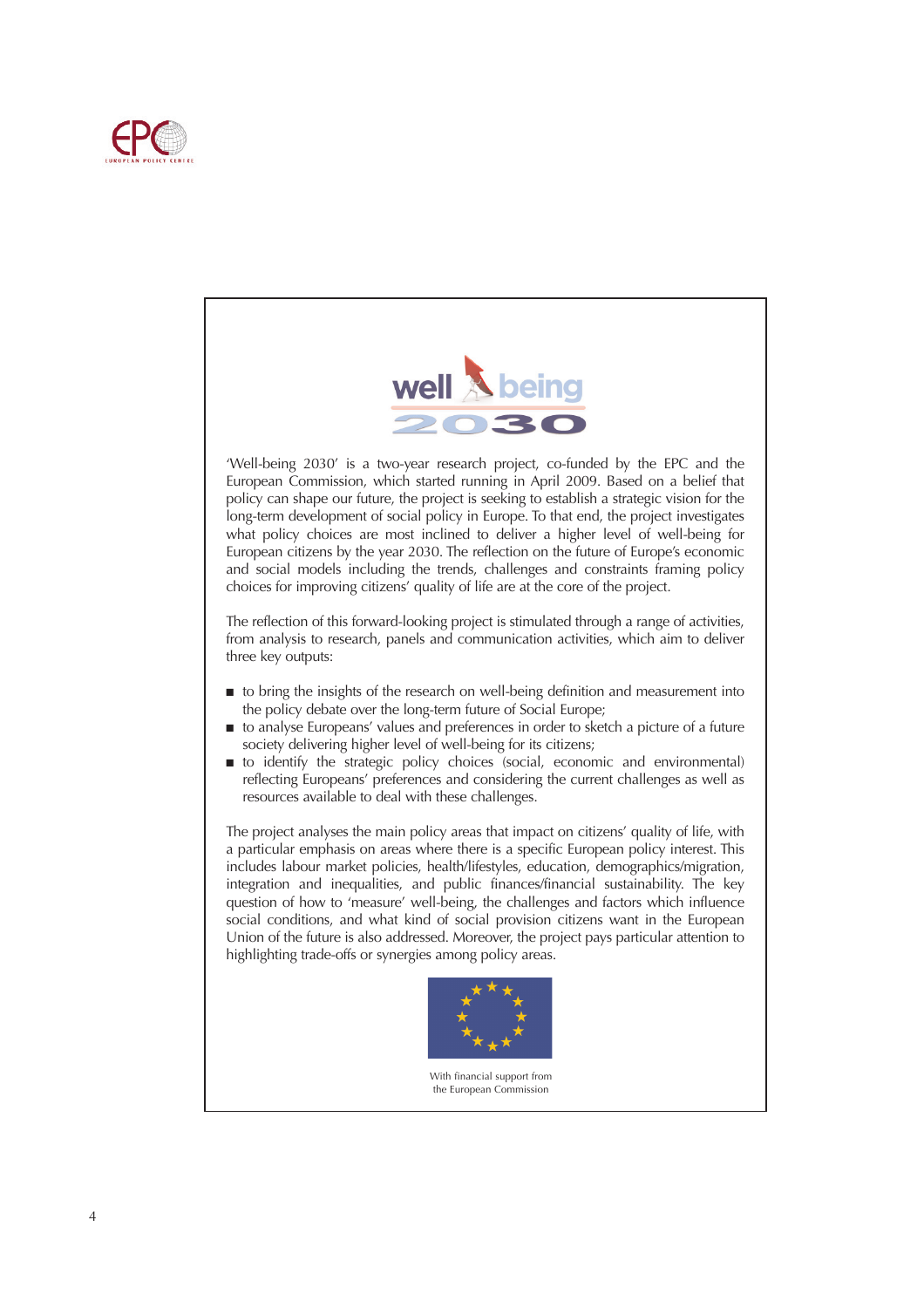

### **Table of Contents**

| Citizens' Guide<br>Introduction - The project |                                                                 | 6               |
|-----------------------------------------------|-----------------------------------------------------------------|-----------------|
|                                               |                                                                 | 8               |
| I.                                            | The challenges of the project                                   | 10 <sup>°</sup> |
| II.                                           | Europeans' well-being: common values?                           | 13              |
|                                               | III. What implications for policy-making? A new way of thinking | 18              |
|                                               | IV. What role for the EU?                                       | 23              |
| The way ahead                                 |                                                                 | 26              |
| <b>Endnotes</b>                               |                                                                 | 27              |

### **About the authors**

**Fabian Zuleeg is Chief Economist, Claire Dhéret is a Policy Analyst, Elisa Molino is a Junior Policy Analyst and Serban Chiorean-Sime is a Programme Assistant at the European Policy Centre.**

The contents of the 'Well-being 2030' final report reflect the discussions at numerous EPC events and the outcomes of publications that have formed the core activities of the project. The authors would like to thank the members of the project's Steering Group and Advisory Group, namely Robert Anderson, Iain Begg, Gosta Esping-Andersen, Gerd Götz, Anton Hemerijck, Agnès Hubert, Ralf Jacob, Bartek Lessaer, Radek Maly, Dominique Méda, Jan Mühlfeit, Rainer Münz, Katalin Nagy, Andrew Oswald, Anne-Sophie Parent, Kristina Persson, Monika Queisser, Conny Reuter, Maria João Rodrigues, Chiara Saraceno, and Corinna Schulze, for their valuable input. A special word of appreciation goes to Allan Larsson who kindly agreed to chair the project.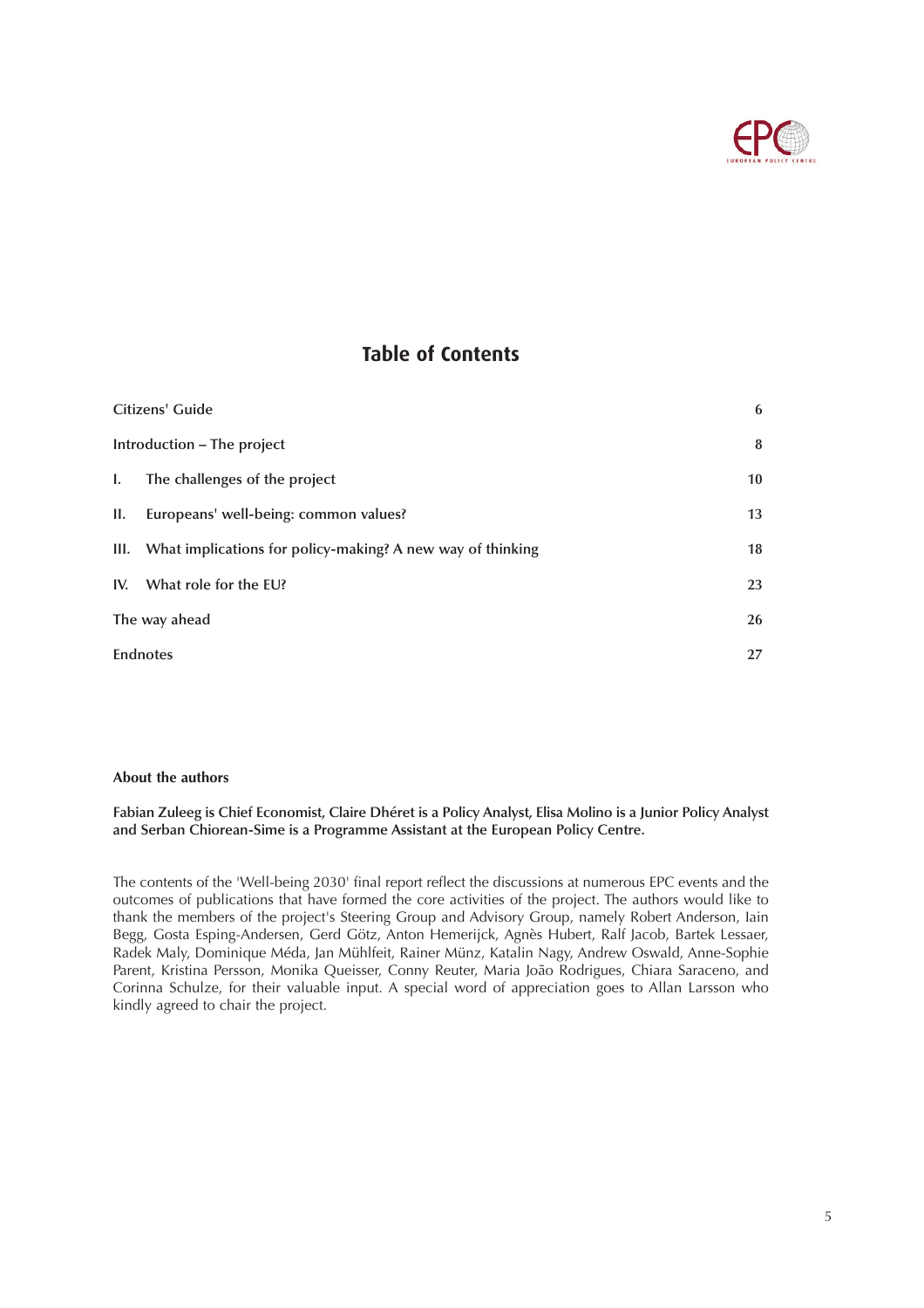

## **Citizens' Guide**

What policies can be put in place to enhance the well-being of European citizens by 2030? That is the key question, which 'Well-being 2030', a two year research project co-funded by the European Commission and the European Policy Centre, has aimed to answer by analysing the potential of social policy – employment, health, education, migration and actions to address inequality and poverty – in Europe. This citizens' guide summarises the key recommendations of the project, aiming to show what social policy actions can have maximum impact on citizens' well-being.

'Social Europe' is going through very difficult times, with social policy in Europe at a crossroads. Already existing challenges, such as demographic change and globalisation, already impact increasingly on people's daily lives and the financial and economic crisis has added new difficulties, which have exposed the weaknesses of European welfare states, highlighting the need for reforms. Preserving the European social model and enhancing the well-being of Europeans by 2030 will therefore require joint efforts, both at national and EU level.

At both levels, policy-makers will have to make sure that social policy both contributes to increase people's resilience to cope with social risks and has a positive impact on the key determinants of individual and societal well-being – income level, employment, health, education and the need to live in a cohesive society where key values and principles are respected – without compromising the sustainability of our welfare models. This will require reconsidering the role of social policies in Europe, looking at them differently, and making sure they can act:

- 1. As drivers of future competitiveness, i.e. helping Europe to compete effectively in a global economy; and
- 2. As investment into future economic performance, i.e. providing real returns which justify the expenditure even when public finances are tight.

Given the increasing interdependence of Europe's economies and a European objective of promoting people's well-being, enhancing citizens' life satisfaction will also need strong support from the EU. The Well-being 2030 project recommends that the EU should take the following actions:

- A more ambitious European employment strategy with a stronger focus on smart investment in skills and policies which increase labour market participation.
- A fully functioning Single European Labour Market where citizens' mobility can both provide companies with the opportunity to better meet their human resource needs and also offer more employment possibilities to Europeans.
- The introduction of certain common social standards such as a common approach to minimum wages across the EU to complement the horizontal rights which already exist to make European societies more cohesive and equal.
- A stronger focus on equal access to and affordability of public services in Europe, not least in the field of health and education.
- Investments in the quality of public services without compromising the universality of such services.
- A greater attention to health promotion and disease prevention at EU level and the creation of a European internal market for health.
- A European migration policy to sustain our European social model and make Europe an attractive destination for migrants.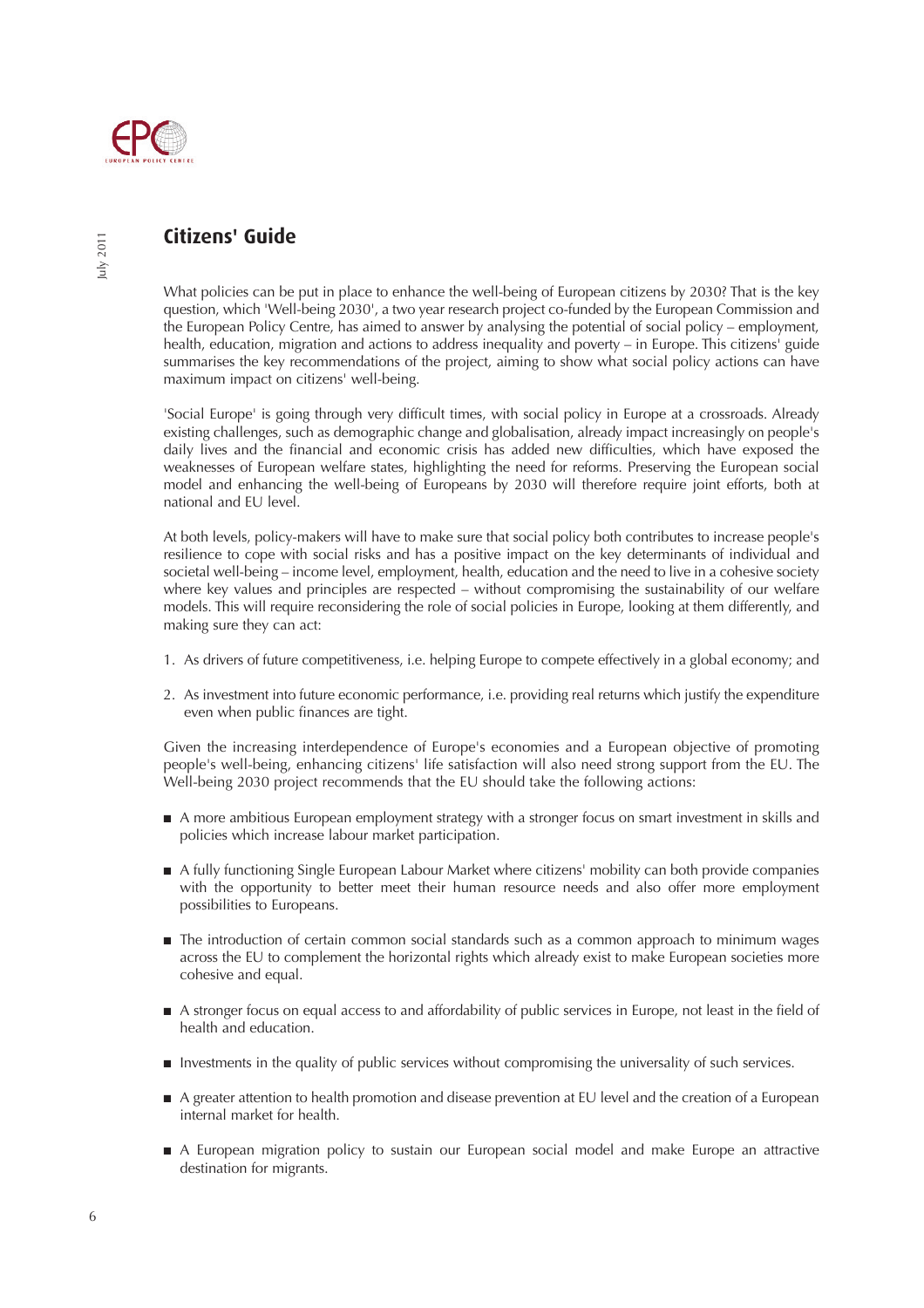

- More incentives for social innovation in the public sector.
- The creation of a new category of public investment in national accounts to separate out investments for the future from current expenditure.
- An ambitious research programme to go beyond what is currently known about well-being.

Undoubtedly, it will take time to implement these recommendations, to develop EU competences in certain policy areas and to remove barriers which prevent us from achieving win-win situations. Certain actions will clearly require huge efforts and even changes in the way Europe considers its welfare model. But all this can be achieved by 2030 if actions start now. The European Commission has a key role to play to make Europe the place in the world where people enjoy high life satisfaction, and success in achieving such an objective will very much hinge on the capacity of the European Union to take initiatives and offer an ambitious vision for the future of Social Europe.

Such a vision will require having a political debate on the development model Europe wants to promote and answering key questions which have been central to the Well-being 2030 project, such as: What kind of societies do Europeans want to live in? What kind of growth do Europeans want and what are their perceptions of 'social progress'? What price are they willing to pay to achieve societal progress? And what is the role of the European Union in all this? They are all political questions which will require a politicised debate, including elected representatives at all levels. Only through developing Europe's political priorities in the social policy field can well-being be enhanced in the long-term.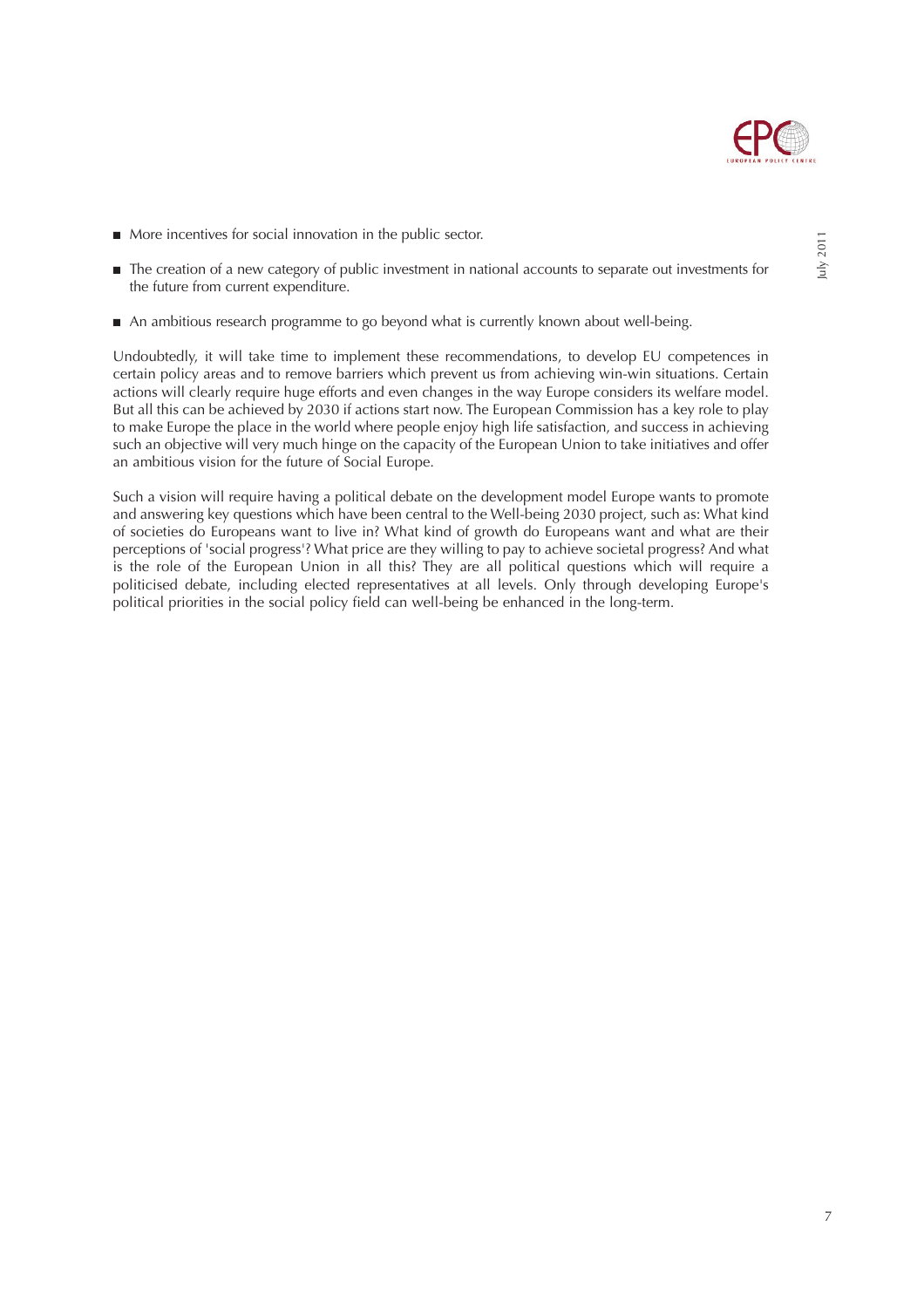

## **Introduction – The project**

This report summarises the key findings of 'Well-being 2030', a two-year research project that started in April 2009 and which has been co-funded by the European Commission and the European Policy Centre. The project aimed to find a strategic vision for the long-term development of social policy in Europe in light of current constraints by exploring the policy choices that are most likely to deliver a higher level of well-being for European citizens by the year 2030. In short, the project explored how social policy in Europe can maximise Europeans' well-being through their positive impact on well-being determinants. The three key aims of 'Well-being 2030' can be summarised as below:

- to bring the insights of the research on well-being definition and measurement into the policy debate over the long-term future of Social Europe;
- to analyse Europeans' values and preferences in order to sketch a picture of a future society delivering a higher level of well-being for its citizens;
- to identify the social and economic strategic policy choices reflecting Europeans' preferences and consider the current challenges as well as resources available to deal with these challenges.

These three research strands of the project have been supported through a wide range of activities, ranging from analysis to discussion panels and communication activities, and culminating with several key publications and events.<sup>1</sup>

The evolving context in which 'Well-being 2030' has taken place has had a significant influence on the project's activities and outcomes. While already existing challenges, such as globalisation, transformation of the economy, the changing nature of the labour market and demographic ageing, have strengthened in impacting on people's daily lives, new difficulties have also emerged over the last few years. The financial and economic crisis has made a huge impact on European welfare states and it is likely to have immense implications on policy-making in the years to come. Not only has the crisis exposed the economic weaknesses of European states and the urgent need to reform our economic and social models, it has also revealed Europe's inability to address current challenges. In this context, distrust and divide between national governments have been growing and Member States have been tempted to act unilaterally instead of finding common European solutions.

With the economic and political context changing rapidly and the challenges becoming stronger, there is less room for manoeuvre and fewer possibilities for win-win solutions. At the same time, to address current challenges and people's dissatisfaction, there is now an increased interest for reflecting on what constitutes social progress and quality of life. For instance, the year 2008 saw the creation of the Commission on the measurement of economic performance and social progress. Known as the Stiglitz Commission, it was designed to address concerns about how economic performance is currently measured, and particularly about the relevance of GDP figures as measures of societal well-being. The Commission set out to examine the limitations of GDP as an indicator of prosperity and well-being and to consider how a more accurate representation of real economic performance and social progress could be produced. In short, the report of the Commission has highlighted the need to better look at the distribution of income and consumption instead of GDP and production levels, to take both objective and subjective dimensions of well-being into account, and to develop indicators measuring sustainability in order to preserve the well-being of future generations.<sup>2</sup>

This trend of going 'beyond GDP' seems widely supported. In 2007, the European Commission organised a high level conference meant to explore the possibilities of improving the measurement of well-being and progress.<sup>3</sup> Although recognised as an important tool for economic policy, the GDP indicator was regarded as being unfit to reflect current European challenges, like climate change, resource depletion, health and quality of life. Consequently, the European Commission's 2009 Communication, entitled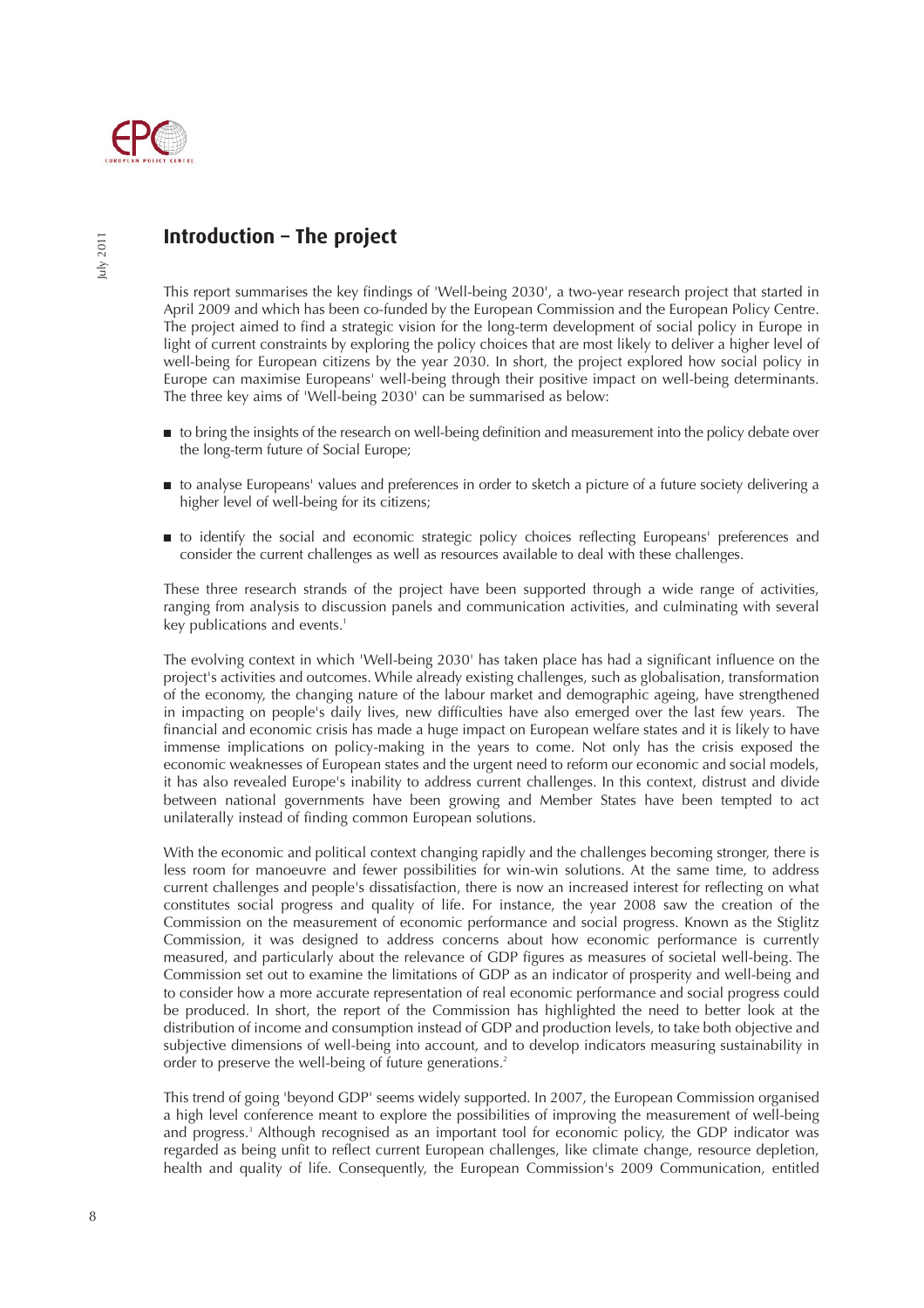

"GDP and beyond: Measuring progress in a changing world",<sup>4</sup> suggested five key actions designed to develop more inclusive indicators of progress, in order to better reflect citizens' concerns regarding, for instance, environmental and social aspects.

More recently, in May 2011, the OECD presented an interactive index that allows citizens to measure and compare their well-being by going far beyond the limited GDP per head indicator. The so-called "Your Better Life Index $n_{5}$  is based on eleven aspects – housing, income, jobs, community, education, environment, governance, health, life satisfaction, safety and work-life balance – and allows people to give different importance to these dimensions, according to their preferences.

In addition to the importance given to these questions by the European Union, it also has a clear objective to enhance people's well-being and place well-being at the centre of its political agenda. It is indeed one of the objectives laid down in the Lisbon Treaty, which states that: 'The Union's aim is to promote peace, its values and the well-being of its peoples<sup>'.6</sup>

As a result, the EU institutions have recently made more and more explicit reference to their role in improving the well-being of its citizens, although their competences in the social policy area remain limited. There is no doubt that EU efforts in setting the political agenda, benchmarking and disseminating best practices through the Open Method of Coordination have led to some progress, at least in specific social policy areas such as, for instance, gender/employment related issues. But these soft-law mechanisms have also clearly shown their limits.

To meet its overarching objective – the well-being of its citizens – it is clear that the EU needs to go beyond what it has been achieved so far in the social policy area and to turn its commitment into concrete policy actions. This is the reason why 'Well-being 2030' has focused its efforts on looking into how the European social model could better contribute to Europeans' quality of life.

Changing the European social model to fit with interconnected challenging trends like globalisation, the ageing society or rapid technological advances calls for sustained efforts and reforms both at national and EU level, and more than ever, requires evidence-based policy making. Bringing new evidence while at the same time highlighting the findings of the project and drawing some concrete policy recommendations lie at the heart of this final report.

Chapter I reviews the challenges of the project and highlights the main difficulties associated with drawing concrete policy recommendations on the basis of existing research on well-being.

Chapter II presents the common findings on well-being which emerge from the research.

Chapter III analyses the implications the findings highlighted in Chapter II have for policy making and proposes a new way of thinking about social policy in Europe.

Chapter IV looks into the role of the European social model and formulates several policy recommendations for enhancing the impact of EU policies on Europeans' well-being.

Finally, the paper assesses the way ahead and concludes with some reflection for the future.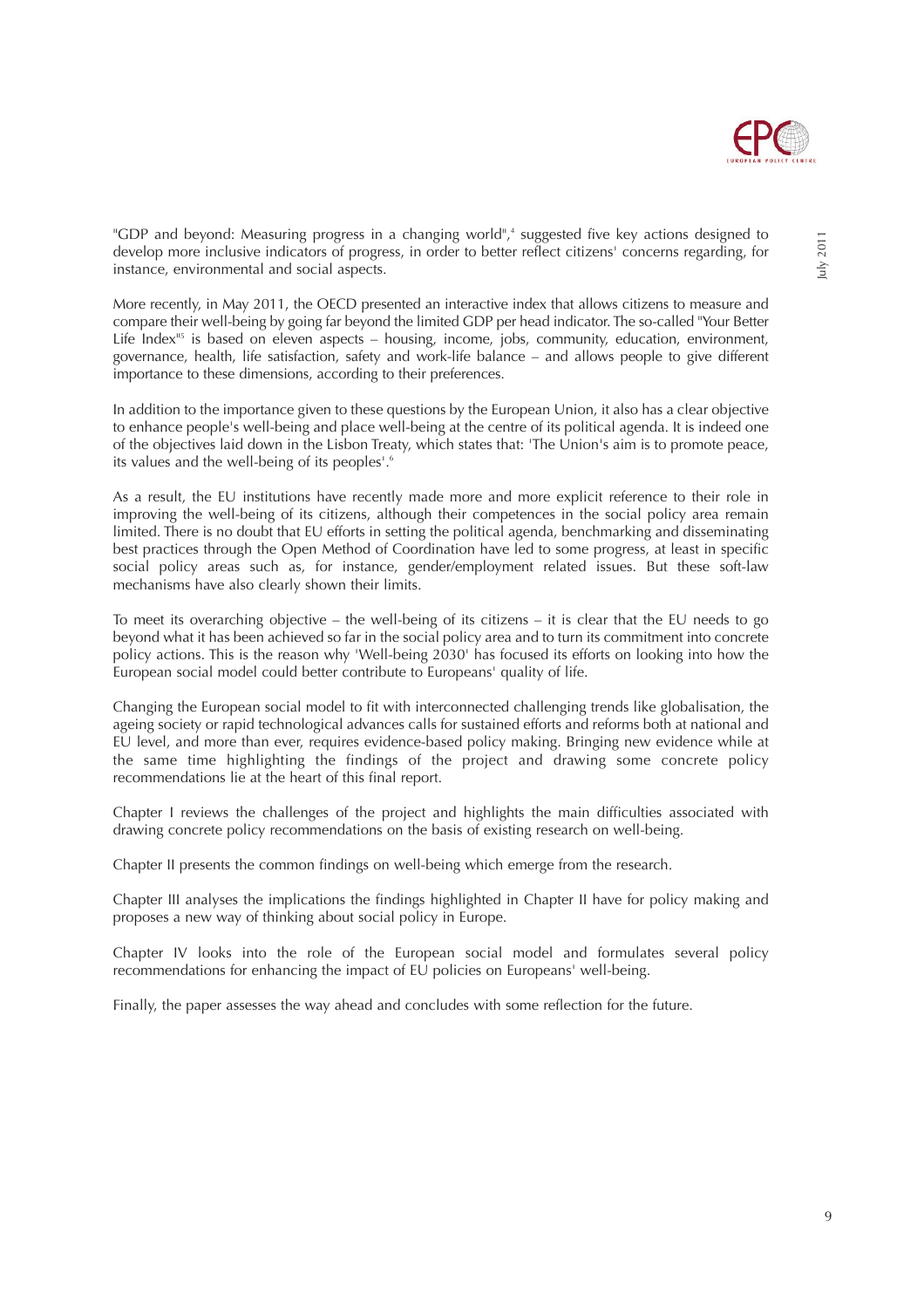

## **I. The challenges of the project**

The ambitious goals set at the beginning of 'Well-being 2030', and the methodology chosen, had to deal with several difficulties in order to achieve the expected results.

In particular, it is relevant to outline here three types of complexities which have shaped the development of the 'Well-being 2030' project. Firstly, from a methodological perspective, the research was hindered by gaps in data and information. Secondly, several difficult issues arose with regard to defining and pinning down the object of the study, i.e. well-being and its measurement. Thirdly, the current context of social policy in Europe and its fragmentation has made it more difficult to discuss policy implications and recommendations at European Union level.

### **Gaps in data and information**

The project has been concerned since the outset by the need to discover which data is available in order to determine the factors which influence citizens' well-being, and the possible consequent policy choices. In this respect, it became clear that the research needed goes beyond outlining how satisfied citizens are with their lives, but it also needs to explore what aspects of quality of life are most important in shaping perceptions of satisfaction. In addition, there is a need for policy-makers to know more about the values and preferences of European citizens, in order to make effective policy-choices likely to improve the overall level of well-being.

Against this background, an important part of the project has been dedicated to analysing European values and preferences as revealed by several international surveys.<sup>7</sup> Such research has allowed identification of those areas and issues where information on people's preferences linked to social policy are still lacking.

Analysis had to deal with the fact that surveys are not usually designed specifically to measure well-being, although different indices exist with regard to 'quality of life'. Also, many surveys do measure different elements of well-being, but due to the usage of a variety of styles of questions and different measurement scales, any comparison over time is very difficult. Moreover, it is very difficult to identify surveys which, at the same time, address the values' aspect and the policy implications/linkages. Each database only focuses on one of the two, and makes therefore the task of analysing causalities even more difficult.

In addition to the above, data gathering suffers from a problem of coverage, in two main respects. First of all, data is rarely related to the 27 Member Countries, but rather to Europe as a geographical entity. In the case of Eurostat, statistics include non-member countries like Norway and Switzerland, but also candidate countries. In contrast, OECD data excludes a range of EU member states. Secondly, datasets on European countries are generally based on national averages. For the purposes or our research, an organisation by particular socio-economic and demographic groups would have been far more useful. This is true both for statistics analysing values and level of life satisfaction and for data exploring the different determinants of life satisfaction

All in all, the state of play with regard to available data resembles a patchwork which only allows drawing limited conclusions. Moreover, and with regard to different areas of social policy, experts and stakeholders have often underlined that statistics do not reflect the changes in society. For instance, data on unpaid work and childcare facilities are poor, both at European and national level. The increasing participation of women in the labour market has altered the work-family balance, and requires policy-makers to take appropriate actions in order to reflect their role in the active population: comprehensive data on access to childcare facilities would be very helpful in elaborating effective policy solutions in this area.

### **The concept of well-being**

The main object of study of the project is individual and societal well-being. Far from being a straightforward concept, well-being has been used with different meanings, in different contexts and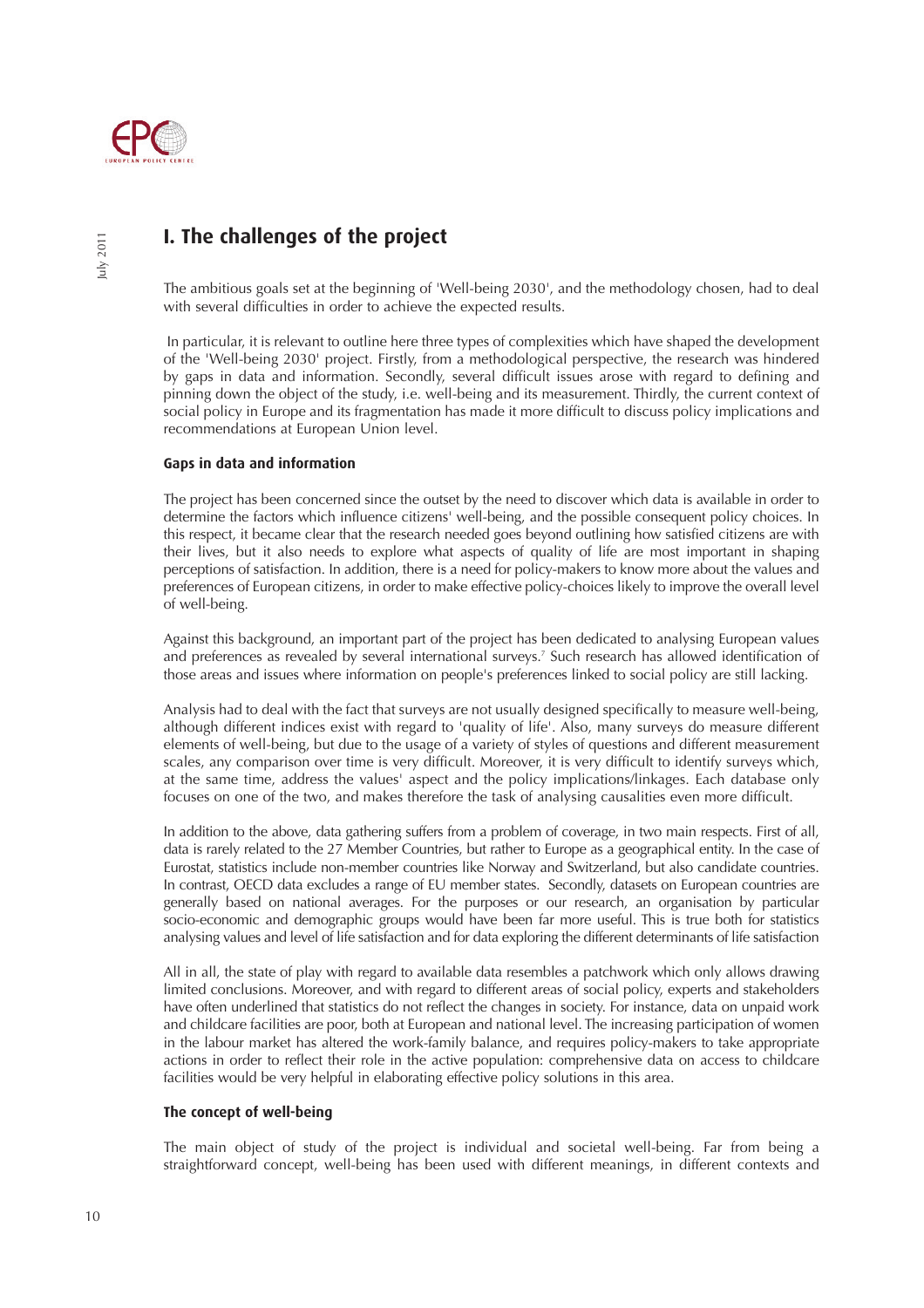

disciplines. Therefore, one of the first methodological challenges of the project has been to identify the characteristics of the phenomenon, and to provide a definition apt to formulate policy recommendations on how to influence it. In other words, it was important to verify if and how there are causal links between policy actions and (individual and/or societal) well-being.

In order to overcome this definition issue, the project took stock of the research results achieved on social progress and quality of life. In studies on social progress, the focus has progressively shifted from GDP to the investigation of those factors likely to explain the well-being of individuals in societies. A significant amount of research has been done since the 1990s, starting from the measurement of subjective well-being. In this respect, it has been indicated that two components form the core of well-being: life satisfaction, and the presence of positive feelings (and/or the absence of negative feelings). For the purpose of 'Well-being 2030' we decided to focus on life satisfaction/quality of life and its determinants, rather than base our definition on emotional evaluations relying on people's feelings, given that policy-making only seems to have a very indirect impact on them.

Our project on well-being went beyond the consideration of material resources, broadening the scope to other aspects of quality of life which are likely to improve the overall level of well-being. This choice has proven difficult when confronted with the measurement issue: subjective well-being very largely depends on individuals' aspirations, which also tend to change/increase over time. The preliminary investigations have quickly shown the extent to which the concept of well-being is subjective, multifaceted and non-linear.

As a result of the above, connections and correlations between policy inputs and individual/societal outputs are particularly difficult to identify and this constitutes a major limitation for the project. Therefore, the project has focused on those determinants most likely to affect well-being (as indicated by the limited evidence/data which exists) and, at the same time, amenable to be influenced by policy choices.

With regard to the determinants of individual well-being, these were analysed with respect to income, employment, health and education as these factors appear to be the main determinants of well-being which can be influenced by social policy. But the debate on the extent to which aspects of Europeans' lives are most pertinent to their well-being is ongoing and further research is necessary to help European policy-makers to make informed choices.

Indeed, even if we know that income levels, employment, health, and education are factors which have a strong influence on life satisfaction, it is difficult to determine which one is more important than the others, i.e. their relative importance. A better understanding of the relationship between different aspects of quality of life is also required. For example, the research suggests that income is associated both directly with life satisfaction and indirectly through, for example, health. Policy-makers need to know whether this link is coincidental or causal, e.g. if one causes the other. Such complex links of causality are true for most determinants.

Geographical and cultural factors also play an important role in shaping citizens' aspirations. Europe is far from being a culturally homogeneous region, and some countries tend to be more pessimistic than others. Surveys have shown that Member States with similar standards of living have very different levels of life satisfaction. Furthermore, the relative impact of well-being determinants on life satisfaction can differ among people, according to their age and socio-economic group. For instance, having a good income for some people is more important than having flexible working hours and time for leisure. As mentioned when discussing the challenges linked to the lack of data, statistics focusing on specific socio-economic groups rather than national averages would have higher usage in identifying causal correlations at national and European levels. Finally, it is important to stress that personal situation and experiences greatly influence individual well-being, and preferences with regard to what constitute well-being can change as a result of external circumstances.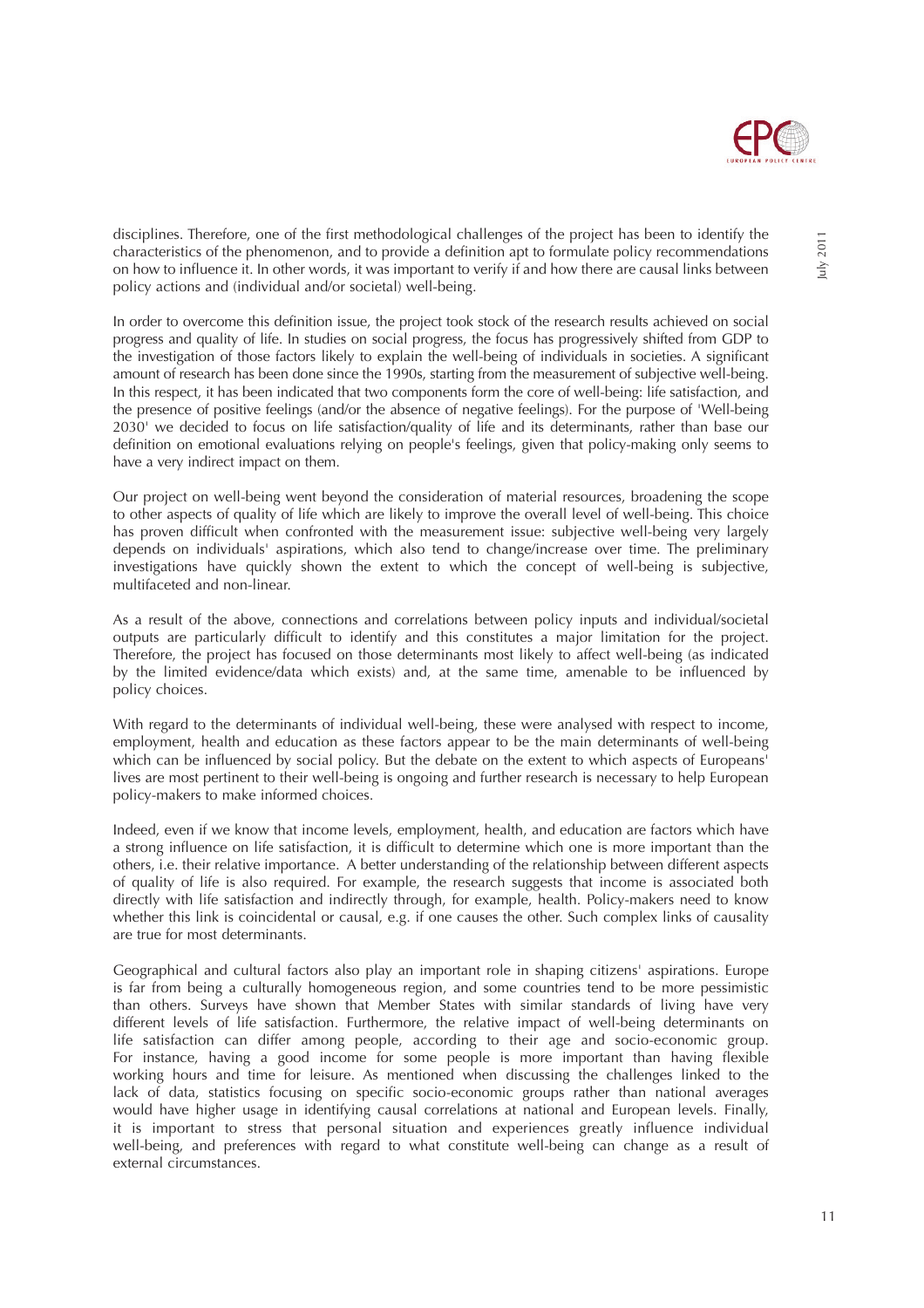

#### **A complex and diverse landscape for social policy in Europe**

In addition to methodological issues, defining the framework for social policy with a 2030 horizon has to take account of the extremely diverse nature of welfare states and social models across the European Union. Both at citizens' and policy-makers' levels, there are different preferences and expectations with regard to what social policy should deliver and what choices are likely to induce the highest well-being. While all European countries are faced with common challenges which reduce choices and impose trade-offs, as far as citizens' values are concerned, the analysis of several international and European surveys<sup>8</sup> clearly showed that there is no single set of 'European values' and no single answer to the question 'what do European citizens want?'.

Such diversity of Europeans' preferences also exists with regard to the delivery models of social outcomes, and the EU's involvement in social policy. The European Union has limited competence in matters related to well-being and its determinants (e.g. social policy), and Member States are very reluctant to pool additional sovereignty at EU level in areas at the heart of their welfare systems. This institutional setting, combined with a lack of clear evidence that citizens would like the EU to have a greater role, has led to the project identifying policy recommendations both at national and European level.

Differences in values and preferences are just one of the variables determining the context within which policy-makers operate. The diverse social models existing across countries, the variations in demographic and socio-economic groups, the different stages of countries in relation to the well-being of their citizens, the reforms already undertaken to ensure the sustainability of social models and the state of public finances, are yet more country-specific elements to be taken into account when analysing policy options. As much as experts and academics have tried to define a 'European social model', the reality shows that many different national social models exist and that even broad country groupings (Scandinavian, continental, anglo-saxon etc.) are misleading. While there are some common features in Member States welfare states – a relative high level of social protection/spending, importance of social dialogue, services of general interest vital for social cohesion – the analysis of social policies and public policy interventions should treat national differences carefully.

Beyond the internal diversity, two main external variables have further shaped the policy framework in which 'Well-being 2030' has developed its policy recommendations. The economic crisis has put the financing of social policies in many Member Countries in jeopardy, and at the same time competition from countries like China has put pressure on Europe's high standard of social protection. Such a difficult global context represents an additional challenge, but also an additional motivation for effective reform of social policy.

All European economies are confronted with poor public finances and with the need for austerity and public finance consolidation, frequently at the expenses of public investments in the social field. Scarcity of resources requires Member States to prioritise their spending, in a way that can maximise output and, most importantly, citizen's well-being. Along this line of thinking, the project has looked closely at the issue of prioritisation, outlining the trade-offs which are faced by policy-makers when deciding where to invest public money.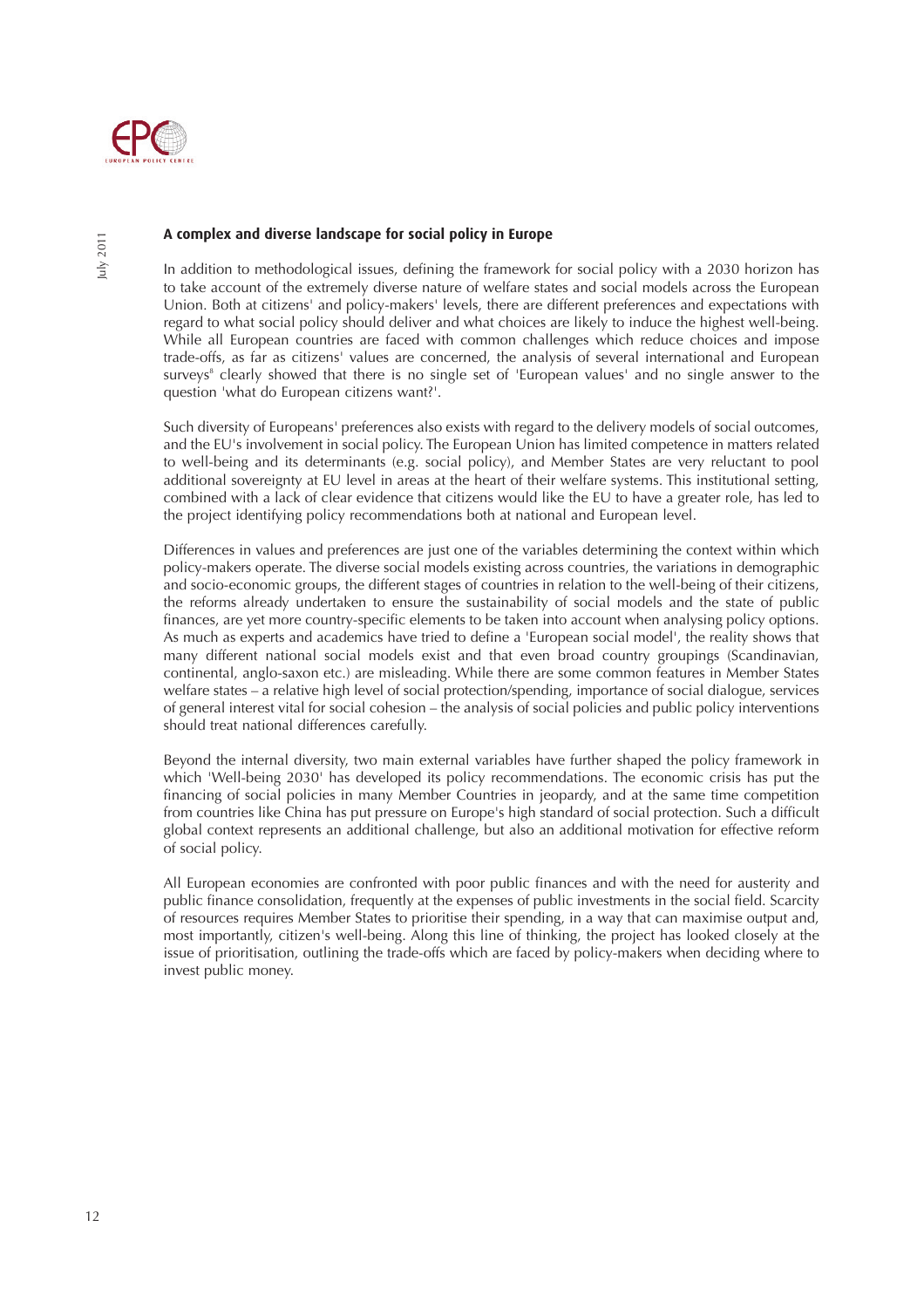

## **II. Europeans' well-being: common values?**

As mentioned earlier, there is a clear need for further research. Nevertheless the Well-being 2030 project has identified a number of common findings across Europe which can help to better design EU social policy and maximise its positive impact on Europeans' well-being. This section discusses these common findings, which can be grouped into three elements:

- 1. Common fears in response to common challenges
- 2. The importance of societal values
- 3. Common perceptions of priorities

#### **Common fears across Europe**

A qualitative Eurobarometer<sup>9</sup> has been carried out in connection to the Well-being 2030 project. Its main objectives were to ask Europeans about how they envisage their future life by 2030, what are their priorities for societal well-being in 2030 and what are the choices they would make when presented with specific scenarios. The qualitative research was conducted in eight Member States – Estonia, Germany, Greece, France, Poland, Romania, Sweden and the UK – through a workshop, which was reconvened after the results of the first workshop were analysed. Given its qualitative nature, the results are not representative, but nevertheless give some indication of the top concerns shared by Europeans and their capacity to think what choices should be made to improve their well-being by 2030 (this point will be discussed later on in the report). Most importantly, it can show how people think, react and make decisions when faced with concrete trade-offs.

The top concerns voiced by the participants of the qualitative Eurobarometer refer to four broad themes:

- The future financing of our welfare systems
- The consequences of the globalisation process
- The rise in inequality

Environment and climate change were also mentioned by participants but they will not be treated here, as social policy has only an indirect and limited impact on addressing those issues.

#### *The financing of European welfare states*

The maintenance of the European welfare systems is of most concern for most people interviewed in the qualitative survey. People generally feel that the welfare state will have difficulties in offering the same quality of social services to its citizens as in the past, be it with regard to education, healthcare or pension benefits. Obviously, this fear has been exacerbated by the recent economic crisis and the austerity measures undertaken by most Member States, as shown by the social unrest taking place in some countries.

It is clear that, even with the immense efforts being made by governments to consolidate public finances and boost long-term growth rate, it will take a number of years to steer public finances back onto a sustainable path. As a result, the provision of public services and/or the quality of social protection systems risk being profoundly affected.

In addition to the cuts in social spending most EU governments have undertaken, Member States are also facing demographic changes that will challenge the financing of a number of social services. Europe's population-ageing is explained by two parallel trends: the increase in life expectancy combined with a low fertility rate. According to Eurostat projections, the old-age dependency ratio – a demographic indicator that measures the proportion of people over 65, i.e. people who generally do not contribute to the financing of the welfare systems, over the working-age population – is expected to grow from 25.9%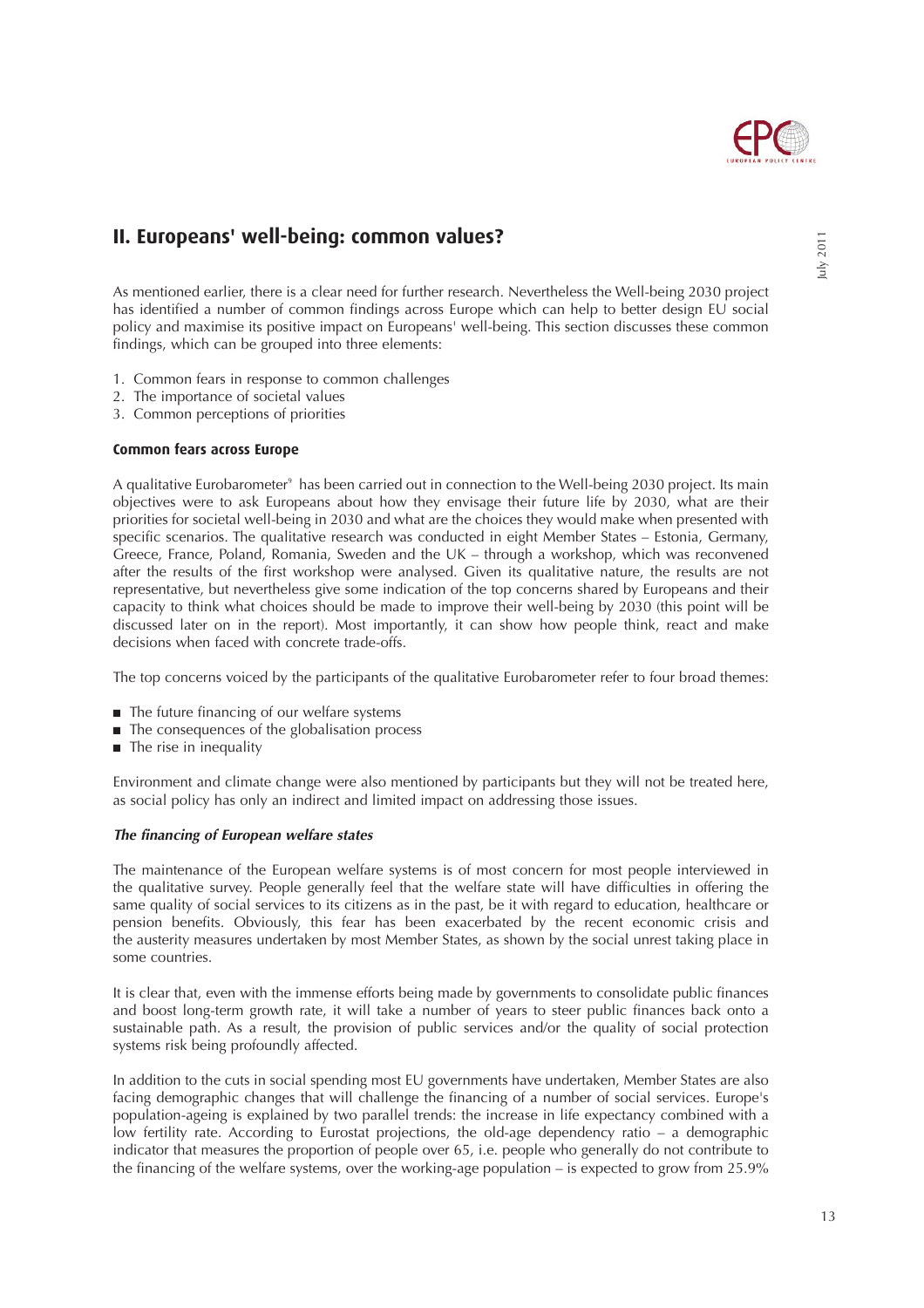

in 2010 up to 50.4% in 2050 in the EU as a whole. However, old-age dependency does not capture the fact that many people of working age are actually not working. Another indicator: the Labour Market Adjusted Dependency Ratio (LMADR) proposes a different ratio and calculates the proportion of people who are not in work as a proportion of the total population. The new measure gives a different picture of current and future EU performance: the average LMADR in the EU would grow from to 47.7% in 2010 up to 56.3% in 2050<sup>10</sup>. This phenomenon will have major implications for social policy and more specifically for the financing of pension benefits and public healthcare.

### *Globalisation*

The issue of globalisation and the consequences it may have on people's lives is also of particular concern for Europeans. While globalisation has helped European economies to develop and has had a positive influence on the living standard of most Europeans, it is also clear that globalisation poses many challenges Europe will have to address in the coming decades.

Globalisation is likely to accelerate the transformation of the economy, in part due to increased competition on a global level. More jobs will be exposed to global competition, which will lead to more outsourcing and accelerate the decline of certain sectors/jobs. While the transformation is not a negative development in itself, it can challenge the employability of the more vulnerable who do not have the skills to adapt to this change.

In this context, not only do Europeans fear to see a rise in unemployment in the coming years but also a long-term impact on the labour market. The increased internationalisation of economic processes will indeed require more flexibility on European labour markets. It means that people will need to be more flexible in geographical terms, to move quicker between jobs or even sectors and to be less demanding as regards the type of contract they get, for example doing more project-based work. Europeans are profoundly afraid of these changes, as employment is a key determinant of people's well-being and it remains an important source of income and personal development.

#### *Inequality*

Rising inequality is perceived by Europeans as another possible consequence of global competition. The changing nature of the labour market described earlier is indeed likely to create even more pressure on wages in low-skilled jobs, which can lead to rising inequalities, as those at the lower end of the labour market are generally unable to switch to a new type of job and to compete with better-educated sections of society.

Inequality has already been rising in most Member States over the past decades. Usually measured as the ratio of the top 20% of the population to the bottom 20% on the income scale, the gap between rich and poor has been growing since 2000: up from a ratio of 4.5 in 2000 to 4.8 in 2008 across the EU as a whole. As voiced by a German participant in the Eurobarometer, who said : 'I think the gap between the rich and poor is already very significant. There will hardly be any middle-class in the future', Europeans are particularly concerned by this trend.

Generally, the level of income inequality in a country also indicates the level of poverty, as the most equal societies in Europe tend to have the lowest levels of poverty. As a result, and linked to the fear of rising inequality, having a decent standard of living and enough money is a real issue for a number of Europeans, especially in countries affected by the economic crisis. A British interviewee declared: 'I think the roof over your head and getting food in your mouth and clothes on your back are going to be too expensive and those are the things that you can't do without'.

Beyond the issue of poverty, maintaining the same standard of living or even improving it is crucial for Europeans' well-being. Therefore, the importance of the income level and other economic factors in general remain a major determinant of people's life satisfaction, which should not be neglected.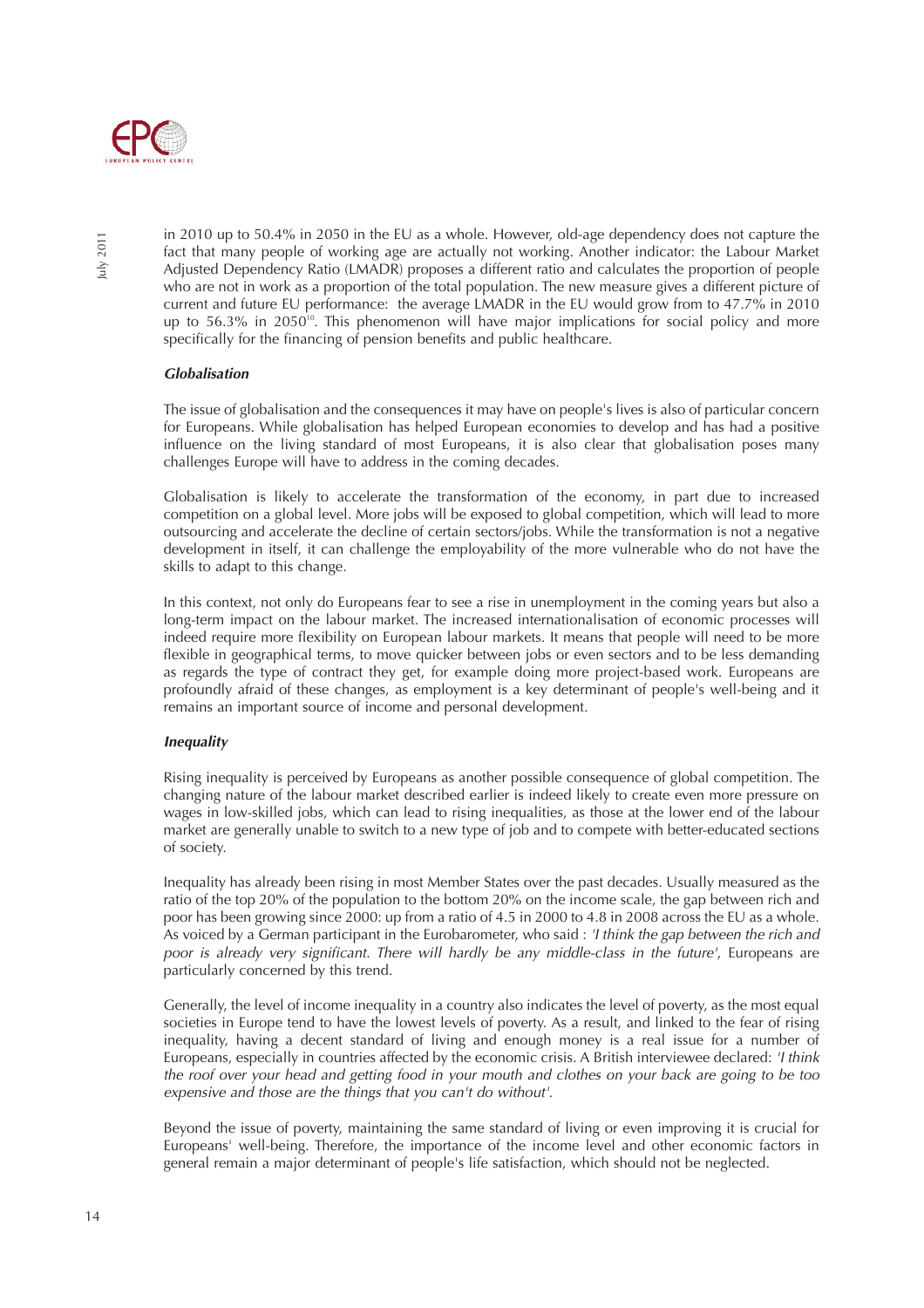

#### **Societal values**

Not only does people's well-being stem from factors which are strictly personal such as income, employment, health or the level of education, but it also largely depends on other factors which characterise the society which the individual is living in. In fact, the quality of society is an important driver of people's life satisfaction and it is referred in this paper as 'societal well-being'.

As mentioned earlier, the results of the Well-being 2030 project have confirmed previous research showing that there is no single set of European values and preferences towards issues related to social policy. It is well-known that European societies have different approaches as regards the role of public spending and who should bear the main responsibility for providing insurance against risks. These differences of preferences are very much rooted in historical, institutional and political traditions and explain the existing diversity of social models across Europe.

There is, however, a clear indication that our European societies are based on common societal values. These values are at the core of the European social model and remain omnipresent when citizens describe the kind of society they want to live in.

#### *Social cohesion*

According to the qualitative Eurobarometer, social cohesion is perceived as a key driver for societal well-being. This reflects Europeans' desire to live in a harmonious social environment, despite going through a time of greater diversity where social dysfunctions such as unemployment, loosening of social ties, crime, poverty and exclusion tend to rise.

Social cohesion is a concept describing outcomes of social harmony which has been defined by Jenson (1998) as the 'shared values and commitment to a community'.<sup>11</sup> Europe's citizens seem to pay great attention to it as they generally want to feel positive about the community they live in, where challenges are faced together, with institutions that can support the community and especially the most vulnerable. This also entails a concern for what kind of society Europeans live in, for example being concerned about environmental degradation/climate change, unsustainable public finances and the absence of intergenerational equity in an ageing society.

Beyond the importance people allocate to outcomes of social harmony, some studies have also proved that cohesive societies are more effective in realising collective goals such as integrating minorities but also in terms of economic return. Indeed, factors such as trust in others' reliability or confidence in national-level institutions are likely to enhance innovation, risks taking and market exchanges.<sup>12</sup>

#### *Equality of opportunity*

Not only are Europeans concerned by the growing disparity between rich and poor as mentioned earlier, they are even more worried by the issue of inequality of opportunity. While people accept that those who work harder, take risks, and are more innovative than others get more economic returns, they consider inequality of opportunity as being clearly unfair.

The relationship between income inequality and inequality of opportunity remains blurred. The research on well-being has shown that satisfaction with health and education is in general positively correlated to income satisfaction. But is it a high level of education which influences the income level or the good economic conditions of the parents which have a positive impact on the level of education of their children? In other words, does income inequality lead to inequality of opportunity or the other way around? While it is obvious that equal opportunity is not the only factor to achieve more income equality, it remains, however, a precondition for reducing income inequality.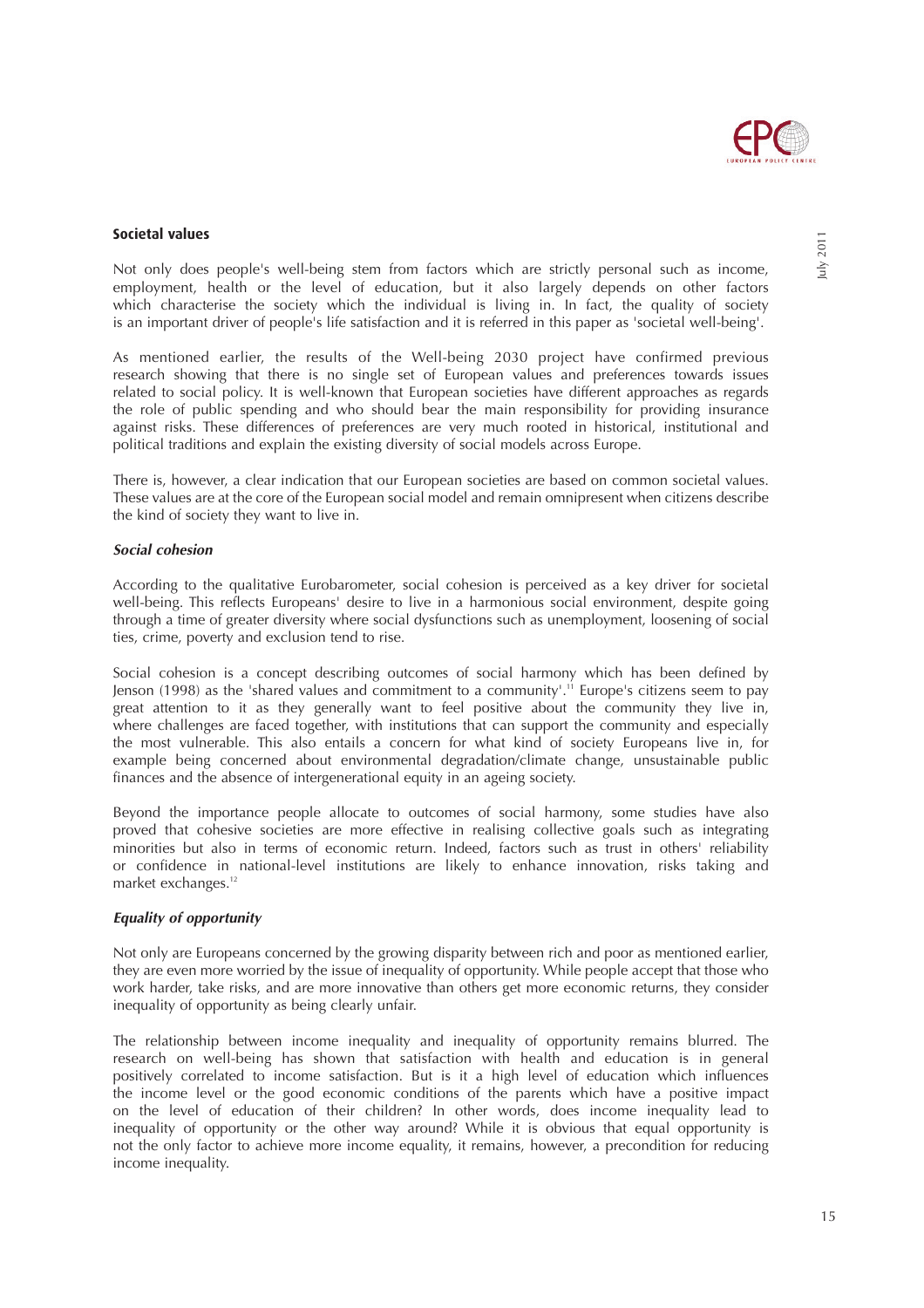

#### *Solidarity*

Solidarity comes out as one of the key principles which need to be preserved in Europe according to Eurobarometer surveys. In the survey entitled 'poverty and social exclusion' carried out in 2010, participants were asked to respond to the question 'why in your opinion are there people who live in poverty?'. 48% of participants surveyed see injustice in societies as the reason why people live in poverty and 16% think that it is 'an inevitable part of progress'. When asked about what could be the possible solutions to addressing poverty, 85% of respondents express the desire for governments to make sure that the wealth of the country is more fairly distributed and 79% think that people who are well-off should pay higher taxes so that governments have more means to fight poverty. Although these figures do not tell us what kind of government transfers Europeans would be willing to see, they confirm that the principle of solidarity is important to people and should be further maintained.

#### **Common perceptions of priorities needed in the future**

In the qualitative Eurobarometer, citizens were asked to name policy priorities for societal and personal well-being in 2030. Not surprisingly, one can observe that the policy priorities picked up by Europeans are both in line with the key individual determinants of well-being, i.e. employment, living standard, health and education, and also the societal values described in the previous part.

#### *Investing in our economies for jobs creation*

For most people surveyed, investing in the economy is perceived to be the most important factor in driving the well-being of society in the future. Citizens see a well-functioning economy as being the foundation on which the other factors depend and, therefore, on which the well-being of society hinges. In that vein, a British interviewee declared 'Everything depends upon it, education, employment benefits, council's budgets'.

But the purpose of investing in the economy is also explained by personal motivations and the impact it may have on personal employment status and, later in life, on pension benefits. Therefore, most participants agreed that the focus of public spending should be on creating employment. Employment is indeed perceived to be the condicio sine qua non for economic security, health and education services but also has psychological benefits. As a French interviewee declared: 'Employment is the first lever: when you have an income you invest, you consume if everyone had a job that would relaunch the economy, you feel better in your head. Income opens the floodgates on many things'.

All this points to the centrality of work for people's well-being – with work being defined broadly, for example including unpaid jobs. Exclusion from the labour market or from meaningful occupation is the single biggest factor in reducing well-being.

#### *Ensuring equal access to quality public services*

It is clear that public services have a significant impact on a number of determinants of life satisfaction and affect people throughout their lives, ranging from childcare services to quality education and care for the elderly. As shown by the European Quality of Life Survey, effective public services are perceived as a key component of the quality of society and the perceived quality of public services appears to be positively correlated to life satisfaction.

When confronted with scenarios and asked about priorities for spending in the key areas of concern,<sup>13</sup> most participants of the qualitative Eurobarometer picked actions aimed at preserving or reinforcing universal and affordable access to public services. In the health sector, for instance, the scenario which was most rejected by people was the possibility that treatment would not be accessible to all. As regards education,<sup>14</sup> access again emerged as the key driving principle for societal well-being and reactions to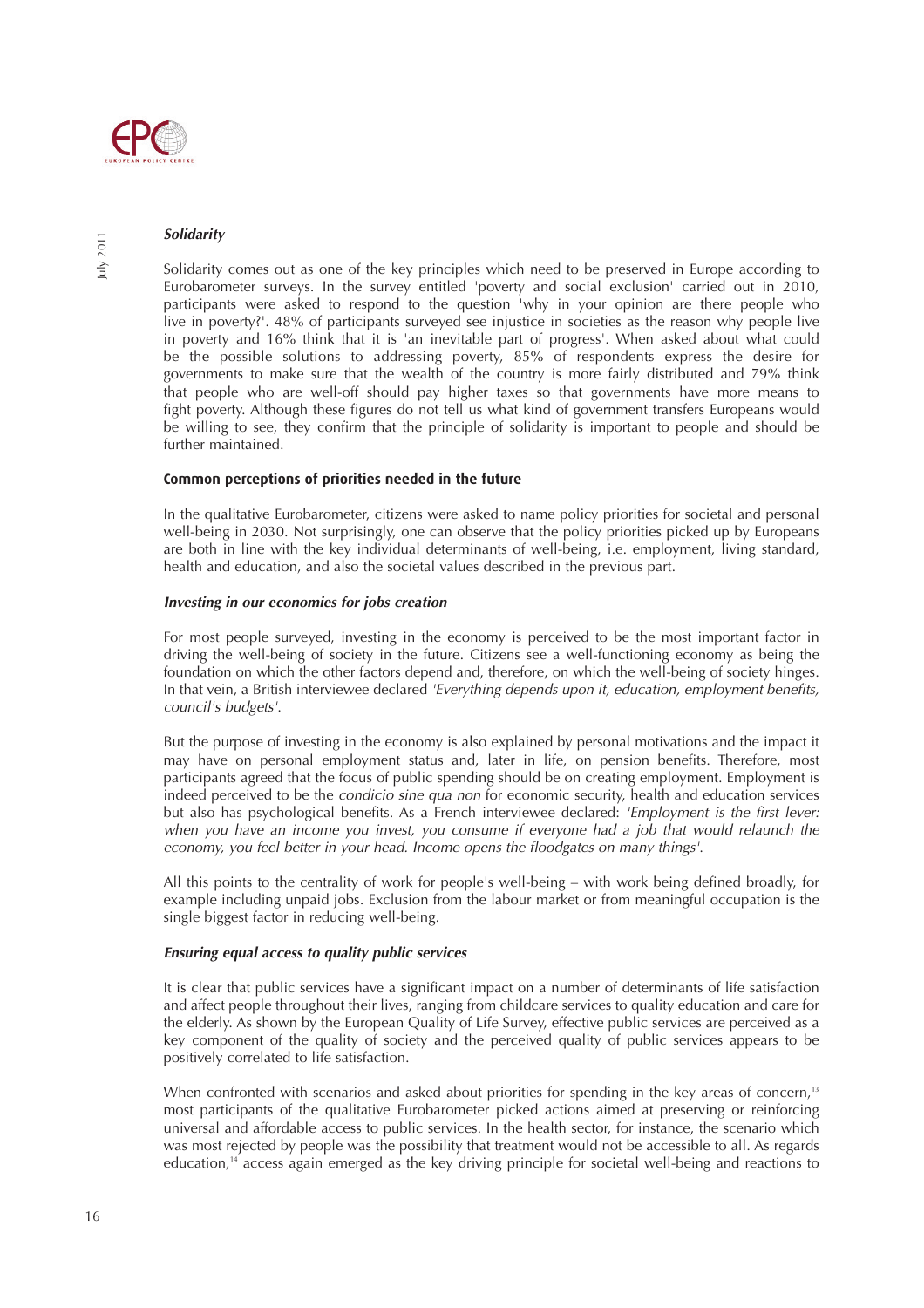

scenarios introducing any kind of trade-off between quality and equal access were clearly negative. These fundamental public services are seen as a right for all and there is a widespread support of the idea that government has the responsibility to provide such rights.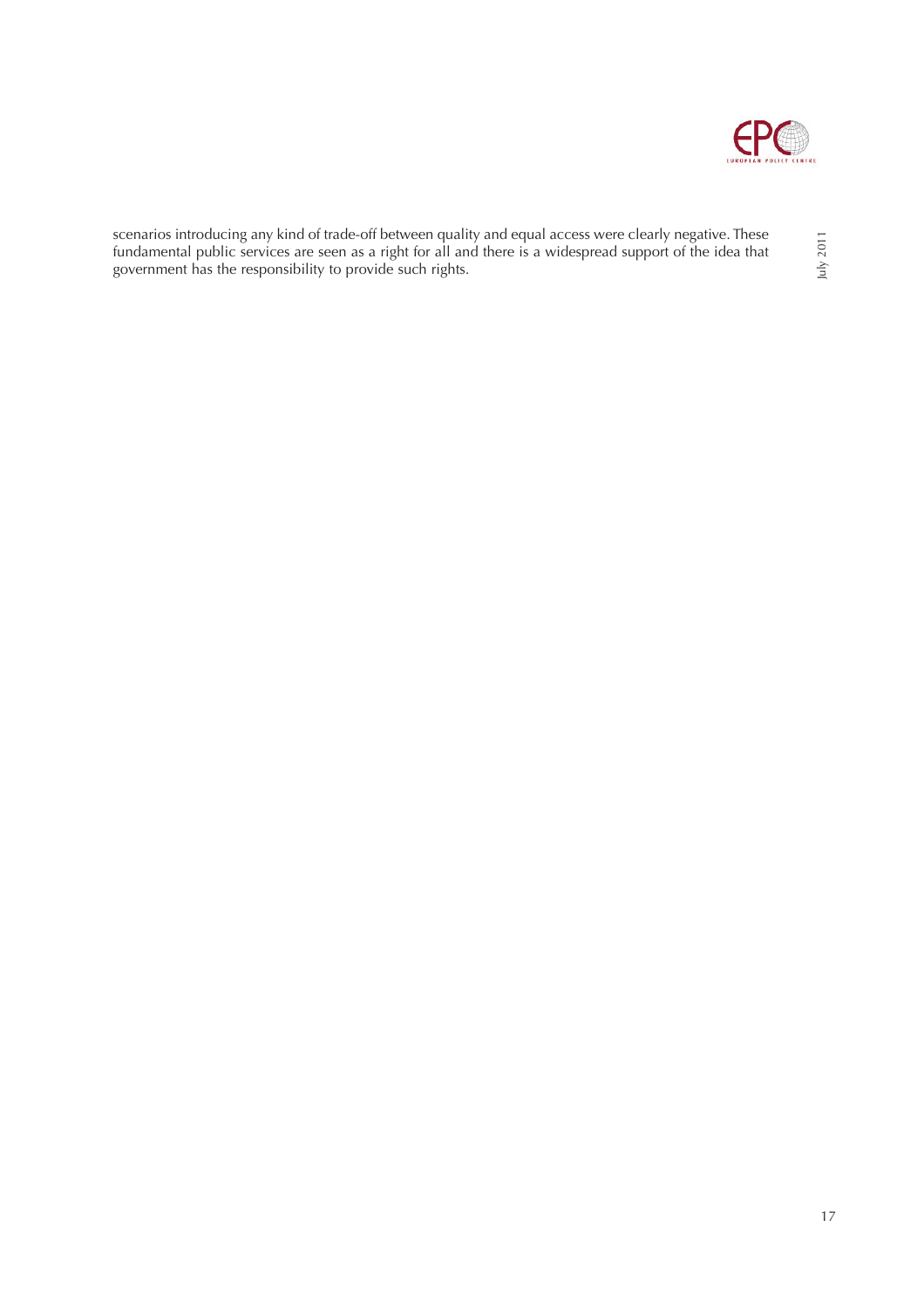

## **III. What implications for policy-making? A new way of thinking**

Despite the shortcomings in our knowledge of well-being, especially with regard to policy choices, starting with the concept of well-being as the central tenant for policy making has nevertheless a number of important implications.

#### **Involving citizens in policy choices**

Using subjective well-being or happiness as a guideline to determine policy is still tricky, not least at the European level. Comparisons of subjective well-being across countries are fraught with difficulties, compounded by a lack of good data which makes between country differentiation according to age, gender, socio-economic or educational groups impossible. But the same does not apply to the determinants of well-being. Here, there are some similarities across the EU as shown in the previous section: the importance of work (albeit with a different emphasis between the richer and poorer Member States) or the focus on equality of opportunity especially in terms of access to education and healthcare coupled with an understanding of the significant challenges which the EU is facing.

The implication of the qualitative Eurobarometer is clear: citizens can make choices in light of constraints, albeit reluctantly. There is thus no reason why Europe's citizens cannot be more directly involved in providing direction to decision-making processes. This will entail further data collection and research to ensure that citizens' choices take place in the context of the resources and constraints which determine the framework for policy decisions. At the same time, there is a need to address certain misconceptions, such as the belief that the number of jobs in an economy are limited and thus migrants take away jobs from the unemployed (lump of labour), or that a positive trade balance and a strong currency are always healthy for an economy. The aim should be to enable citizens to make informed choices in light of existing constraints.

#### **Protecting Europe's social model**

What already emerges strongly from the qualitative Eurobarometer study is that citizens are unwilling to compromise on certain principles underpinning Europe's social model. As explained in the previous part, there are some values – the centrality of work, the importance of equal opportunity and its implication on access to public services and the need to live in a cohesive society – which are at the heart of citizens' concerns concerning future well-being and which have some implications for decision-makers. These implications are:

- It is essential to incentivise, support and promote people's access to labour market opportunities. Addressing worklessness is likely to have a major positive impact on well-being. Achieving higher labour market participation through targeted incentives and active labour market policies, for example for females, new entrants, older age groups or marginalised groups, is an essential component of increasing well-being, while also contributing to the enhanced sustainability of European welfare states. At the same time, the quality of work matters and, especially as income increases, more emphasis is needed to ensure better and more flexible working conditions. But attitudes need to be addressed as well: avoiding work or exiting the labour market does, in general, lower individuals' well-being as well as having a detrimental impact on the rest of the economy. More needs to be done to reinstate the value of work in the public discourse. To this end, several actions should be undertaken such as enabling people to work beyond official retirement ages if they wish to do so and are able to carry on, recognising and promoting non-paid work as well as improving quality of work. Especially as income increases, more emphasis is needed to ensure better and more flexible working conditions.
- Inequality matters especially where it is seen as restricting individuals' opportunities to participate in society. Not being able to access/afford healthcare and education is incompatible with Europe's social model. Growth must be seen in conjunction with social distribution of benefits and the maintenance of public services for all, which are crucial factors to eliminate disadvantage. With increasing mobility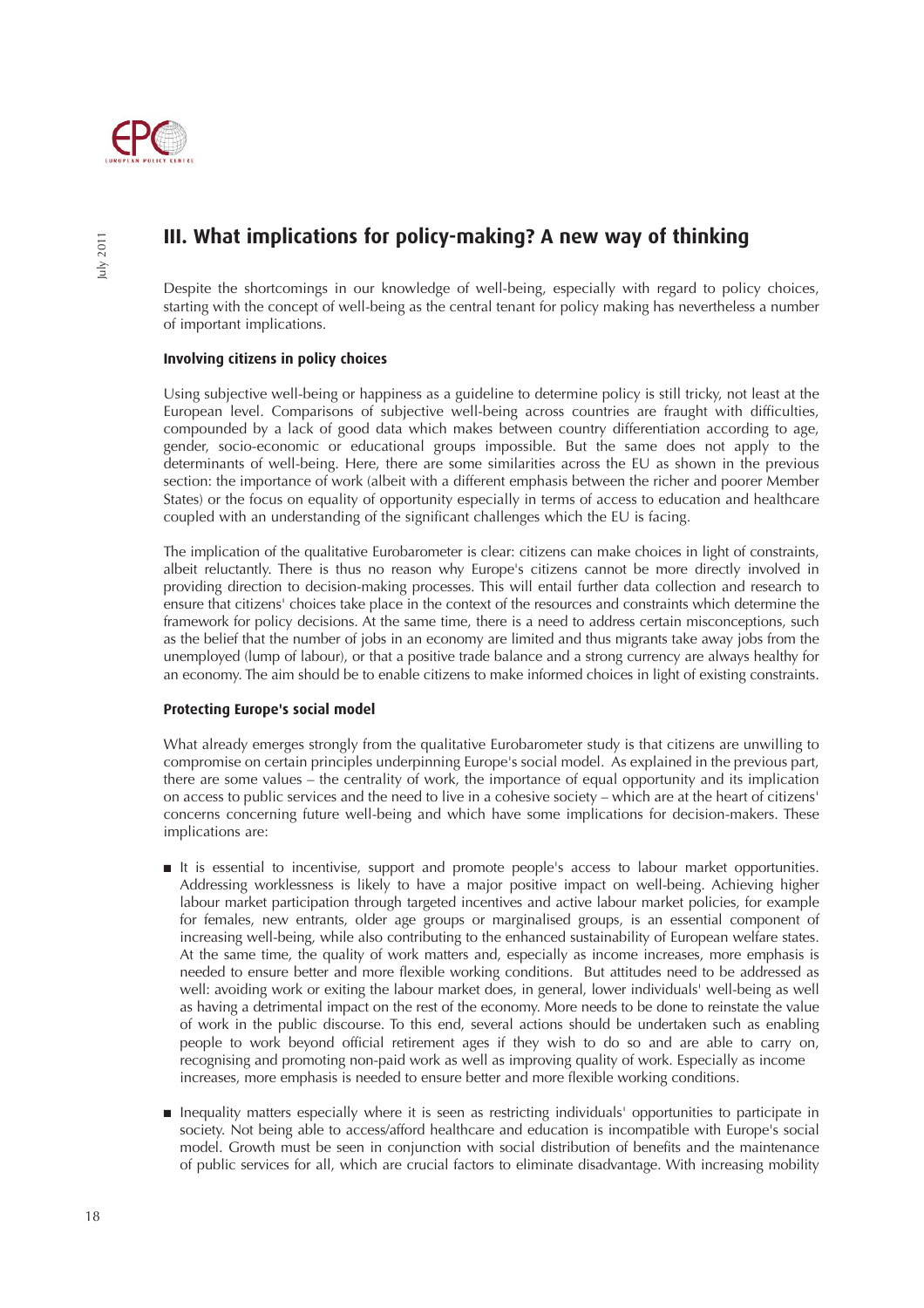

and identification with 'Europe' young people might also increasingly reflect on inequality between countries, not just within countries.

■ Societal values are important. Citizens' well-being is enhanced by living in a fair, green society which takes care of the most vulnerable and where there is a feeling of community. The pursuit of individual happiness needs to be balanced by social considerations. Reconciling the increasing diversity of communities (which is happening regardless of future migration flows) with individuals' desires for cohesiveness is crucial. Shared public services, used by all parts of the community, have a crucial role here.

There are, of course, still significant differences between European countries. For example, while in poorer countries the level of income associated with work still plays the predominant role, in richer countries the quality of work has become more important. But the importance of work, of equality of opportunity, and of society are shared. This makes addressing Europe's common social policy challenges even more important.

#### **The need for reforms**

To ensure that Europe's societies can meet citizens' needs with regard to well-being, reform is unavoidable. The current functioning of European welfare states is not sustainable for a number of reasons:

- Globalisation and in particular global competition from economies with significantly lower wage levels and with lower social, environmental and labour standards;
- The long term impact of the current economic crisis which includes the deterioration of public finances;
- The impact of ageing in public service delivery costs, labour market participation<sup>15</sup> and growth;
- The changing nature of European society, with different family structure, significant diversity and mobility/migration all requiring shifting patterns of public support;
- The need to invest in the transformation of Europe's economy towards a lower carbon and environmental impact;
- The increasing global competition for resources, resulting in higher food and energy prices but also labour market limitations.

What are the implications of these challenges? The challenge is in essence threefold:

- 1. an increase in the demand for public services, interventions and spending, for example through higher demands on pension and healthcare systems;
- 2. lower economic dynamism accompanied by growing inequalities; and
- 3. a lack of resources to deal with societal challenges.

There are obvious ways to address these issues without ignoring the underlying trends: increasing efficiency and effectiveness, limiting access/eligibility or changing the way services are provided for example by leveraging in private/household spending can all assist.

But this creates a conflict at the heart of Europe's social model. On the one hand, there is a clear need to focus on the most vulnerable. Here, those affected by multiple factors of disadvantage are clearly least resilient to the changes which Europe is going through. Targeted support which tackles key individual barriers simultaneously is most promising. On the other hand, most Europeans value the idea of a shared society, where key public services and social provision are equally available to everyone, for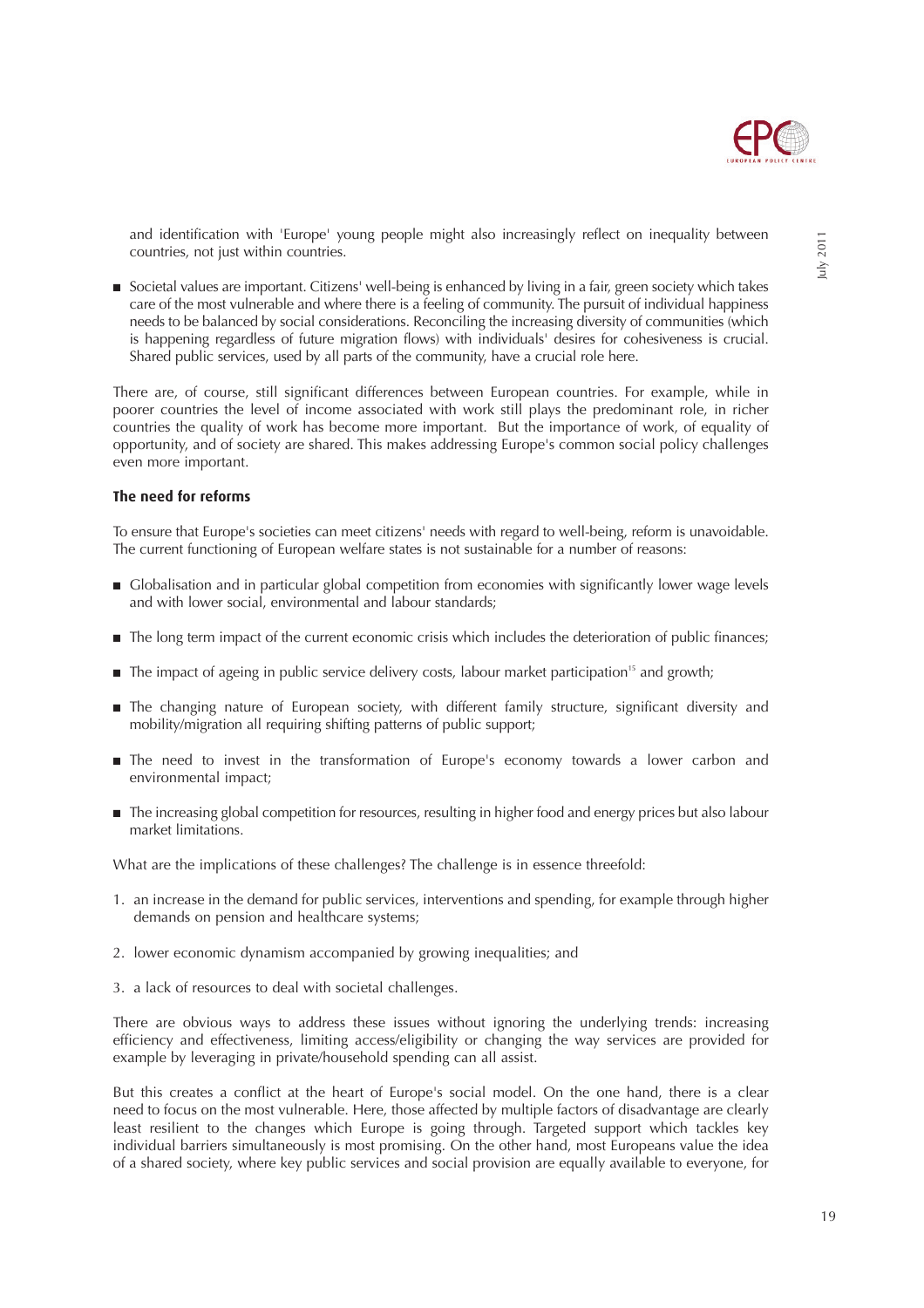

example through a shared education and healthcare system. In other words, Europe's social model consists of both targeted support and a social safety net for the most vulnerable and universal services for everyone.

Many of the current solutions to the challenges Europe's social model is facing will weaken one element of this model to sustain the other. For example, limiting eligibility through means-testing clearly removes universality. But this endangers Europe's social consensus: public services are for all, not just the most vulnerable. Overcoming this contradiction at the heart of social policy means reforms must be more ambitious; it will not be enough to change policies in the margins and to try to address the challenges by cost-cutting and by limiting eligibility/access alone.

Society does, of course have a number of resources it can draw from, including technology and innovation, private sector/household assets, unused capacity in the labour market and the wider economy and, in most countries, functioning governance. But to activate these resources will require significant reforms, often altering the way policy is made and implemented. A starting point must be to become more outcome oriented and to remove artificial distinctions between different policy areas. Social policy is not a distinct category but intrinsically linked to macroeconomic stability, public finance sustainability, future economic growth and structural reform. Delivering social policy outcomes will require policy action across a number of policy areas.<sup>16</sup>

#### **Rethinking social policy**

To find solutions which can be sustainable in the long term will require rethinking social policy fundamentally, starting with the low hanging fruit. Why are some obvious win-win situations not happening consistently across Europe?<sup>17</sup> These include better functioning labour markets, which can achieve high participation rates, school systems which intervene early and provide all-day care, a more consistent application of technological and innovative solutions, investments into future productivity and human capital, prevention rather than cure<sup>18</sup> and using the tax system to incentivise work and discourage unsustainable activities. All are obvious benefits which can enhance the well-being of citizens while also enhancing the long term sustainability of public systems.

The reality is that there are a number of important barriers:

- 1. The initial investment required: often these solutions require significant upfront investment.
- 2. Path dependency: many can only be introduced if prior steps have already been taken.
- 3. Resistance to change: many see change as a threat, making it difficult to take away public provisions, once granted.
- 4. Transition costs: many reforms result in winners and losers, creating significant transition costs for some sections of society.
- 5. Doubts over the feasibility of some of the proposed solutions: there is significant uncertainty over the effectiveness of certain policies.
- 6. Vested interests: there are many groups which will resist change as they have a vested interest in maintaining the status quo.
- 7. Lack of policy instruments to drive change: many of the key outcomes are not directly deliverable by public policies.
- 8. Variations in national and regional circumstances and in traditions/cultures: these create different conditions which can make a solution feasible in one place but not in another.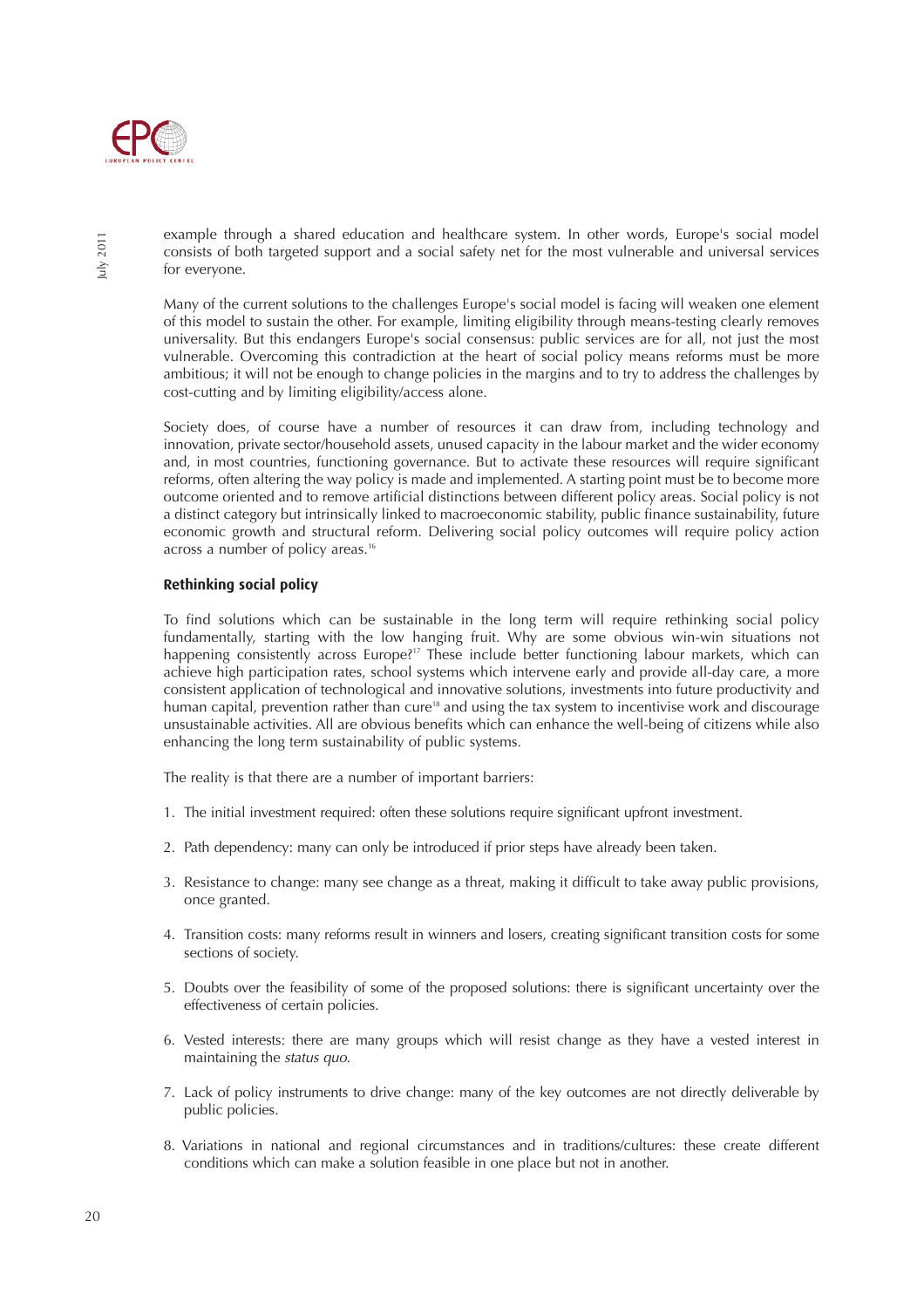

- 9. Risk/uncertainty: this is pervasive in many social policy areas, as the unintended consequences of policies can negate positive impacts.
- 10.Lack of positive incentives to change: many public organisations and public budgets are not geared towards delivering such change.

Much more attention both at national and European levels needs to be paid to how these underlying barriers can be addressed. Solutions are likely to include:

- innovative finance solutions which can facilitate the initial investment required;
- focused and targeted research to determine what policies work and in which countries;
- the creation of positive incentives to reform in the public sector, including addressing the way budgets are set for public sector organisations;
- increased responsibility of policy-makers to address long-term challenges; and
- ensuring that there are mechanisms to support those who lose out in the transition.

In addition to tackling these barriers, social policy needs to be fundamentally reconsidered. This involves looking at and accounting for social policies differently:

- 1. as drivers of future competitiveness; and
- 2. as investment into future economic performance.

In future, Europe's economies will have to rely increasingly on human capital as the key driver since competition from countries with very low wage levels and labour standards is growing. But there will also be global competition for the kind of people who can add significant value<sup>19</sup> and Europe's attractiveness as a destination is already under challenge. Europe's social systems could be a key factor in an overall package which could make coming to (or staying in), living and working in Europe attractive. Education provision for dependent children, diverse and safe communities, low levels of inequality or good quality of life in general could all increase Europe's competitiveness in a global war for talent. But the benefits go beyond attracting and retaining talent. Having a functioning social model which delivers quality public services and high levels of education will also increase the productivity of all citizens not least in promising sectors such as the knowledge-based economy, as well as extending effective working life which would be a crucial component in addressing the challenge of population ageing.<sup>20</sup> This is especially crucial in the context of a changing labour market.

The importance of human capital also reinforces the notion of social investment. Here, the key concept is that investments into areas such as education, health or housing should not be seen as a drain on the public purse but as factors which can contribute to future economic performance – in other words, there is a real return for society from investing in people both in economic and financial terms. Investing in human capital is the only way to mobilise the productive potential of citizens, to make them more resilient to social risks such as long-term unemployment and become therefore an asset for the economic development of a country. If these social returns are taken into account, more investments will lead to better outcomes for society as a whole and will be financially sustainable as they will increase the number of taxpayers and reduce the need for future corrective interventions.

Applying the ideas of social policy as investments and drivers for competitiveness has certain consequences. Firstly, much more of an evidence-based outcome focus is needed to demonstrate that the returns are delivered in practice. This entails showing what works and what doesn't in delivering the desired social outcomes, and what return investments bring in reality. Secondly, given the lack of public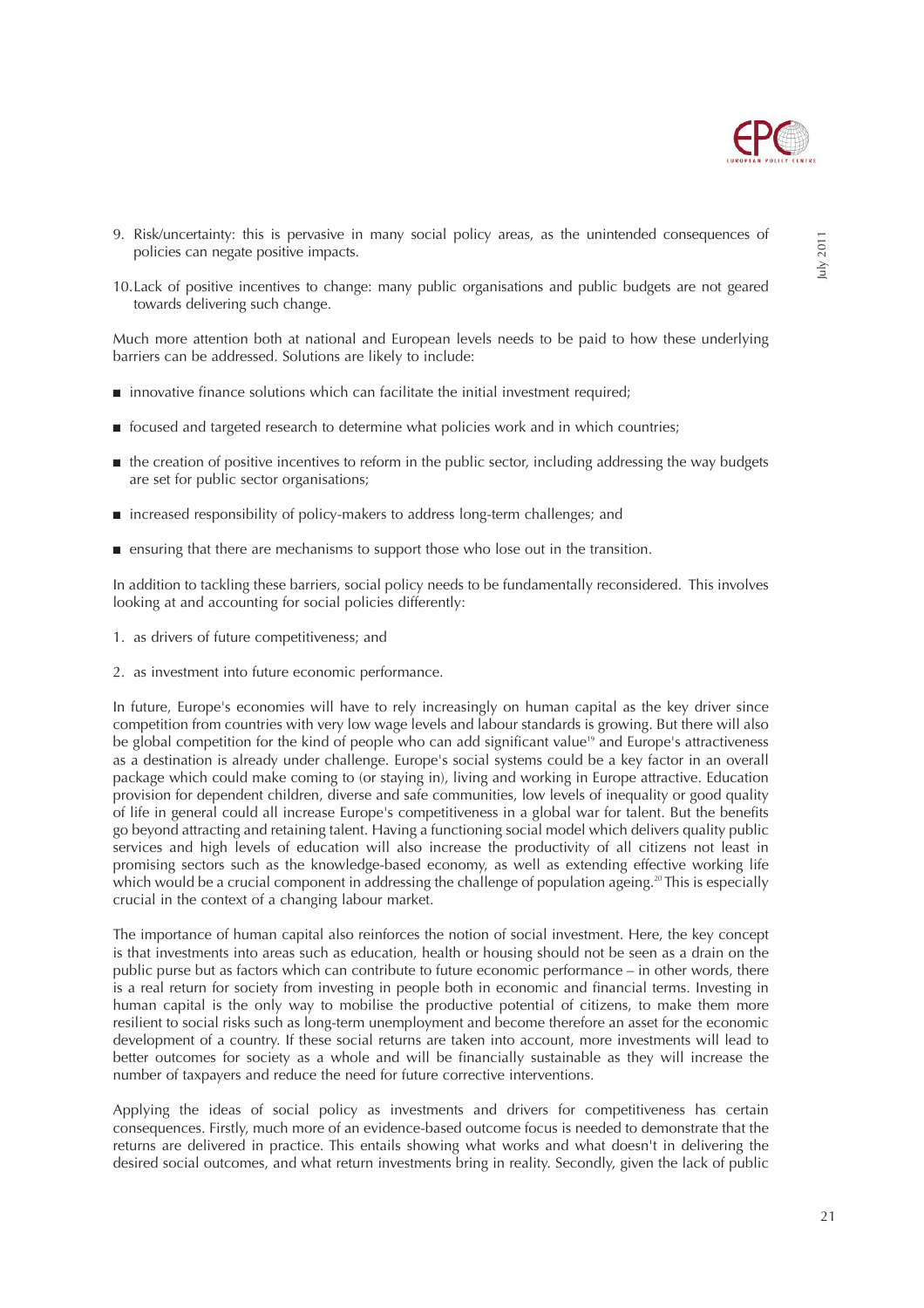

investment, new ways will have to be found to generate private/household investments to generate social benefits. Thirdly, social expenditure needs to be spent more effectively. Gross public social expenditure on average across OECD countries increased from 15.6% of GDP in 1980 to 19.3% in 2007 – but inequality has been growing over this time. It means that the redistributive effect of government expenditure is no longer sufficient to redress socio-economic current trends. Indeed, most policy interventions tend to focus on how to redress socio-economic outcomes through tax instruments instead of addressing the underlying causes.<sup>21</sup> In other words, social policy needs to intervene much earlier and to focus on the early phases in life.<sup>22</sup> And finally, activities which do not contribute to competitiveness or do not constitute investment will be under severe pressure and will need to be curtailed unless other strong public policy rationales and results can be demonstrated (such as, for example, reducing poverty and inequality).

By involving citizens more in decisions, by protecting and reforming our welfare states and rethinking the role of social policy, Europe's social model can remain a key driver for Europeans' well-being despite the significant challenges which Europe faces. But without significant redirection, Europe's governments will quickly come to the point where the costs of social systems escalate despite reform programmes, which already weaken the underlying foundations of the social model, universal social services and support to the most vulnerable.

Redirecting Europe's social policies is a mammoth task, with significantly different starting points across Europe. The question is: what role is there for the EU to help Member States on the road to a renewed social policy which can deliver high levels of well-being for Europe's citizens?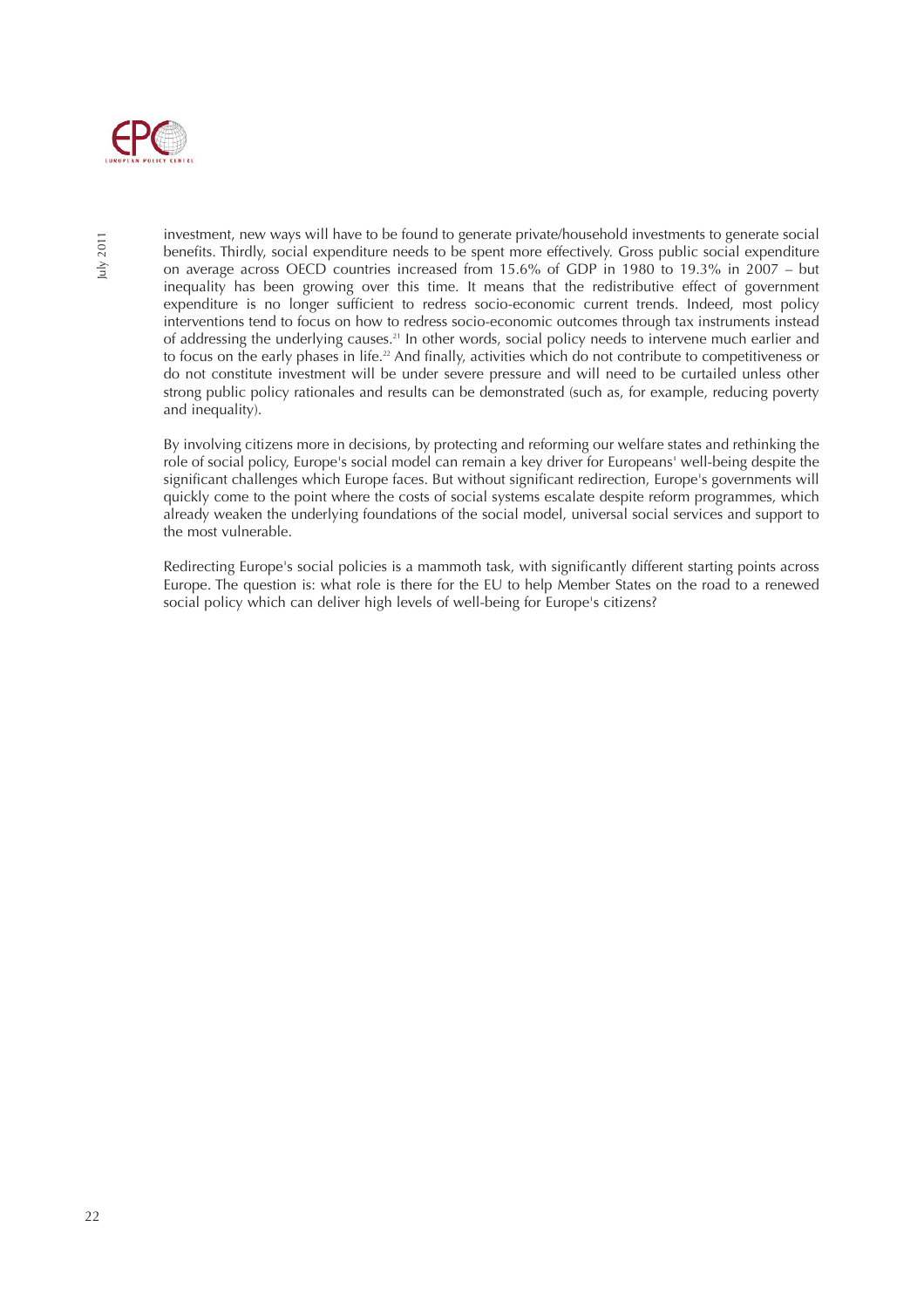

### **IV. What role for the EU?**

Answers to the question 'Do European citizens want more or less decision-making at the EU level?' vary significantly according to policy areas and citizens' home country.<sup>23</sup> This difference in citizens' preferences on whether the EU should get more involved in decision-making justifies why there is such diversity in the means and tools used to deliver the key outcomes that define the European social model. However, it is clear that the EU has also a central role to play in optimising the impact of social policy on Europeans' well-being and this responsibility should not be denied. Not only because there are some significant similarities which exist across Europe as regards what determines well-being (as shown in Chapter II), but also because maximising citizens' well-being through a strengthened European social model can become a significant competitive advantage in the future. To achieve this, different actions will be required at EU level.

#### **A coherent vision on 'Social Europe'**

Although there is a real shift in the European political discourse towards putting citizens' well-being at the centre of the political agenda, more concrete actions need to follow to strengthen 'Social Europe'. In the aftermath of the crisis, actions have been inconsistent. On the one hand, the EU has introduced some major references to 'Social Europe' in some of its key strategic frameworks, such as the Europe 2020 strategy.<sup>24</sup> Inclusive growth is indeed one of the key objectives of the strategy in which three out of the five headline targets are pertaining to social issues. On the other hand, it seems that restoring economic recovery and budget consolidation through cuts in social expenditure has come back as the ultimate imperative. Indeed, other EU strategic frameworks such as the Euro Plus Pact,<sup>25</sup> the Annual Growth Survey<sup>26</sup> or the Multi Financial Framework proposals<sup>27</sup> have essentially given importance to fiscal consolidation without considering measures to cushion their impact on social issues.

In this context, it is hard to identify the EU's strategic vision, and what role it wants to allocate to social policy for exiting the current crisis. While structural reforms of public services, labour markets, pensions and taxes feature prominently in the European Semester, the Annual Growth Survey and the Euro Plus Pact and have become central topics at EU level, there is no common vision developed at EU level on how Member States should cushion the impact of such reforms. The role of the EU should not be limited to be a punitive, fiscal disciplinarian, forcing Member States to adopt painful reforms, but it should develop a strategy which combines long-term social investment with short-term fiscal consolidation. Such a strategy needs to be reflected in a coherent way in the different EU strategic frameworks.

#### **A Europeanisation of strategic policy-areas**

A coherent strategy as regards 'Social Europe' and its impact on citizens' well-being will require some concrete actions in specific areas where there is either a pan-European interest and/or a common concerns shared by Europeans. So far, EU competences in social policy areas are generally limited to the exchange of good practices and the voluntary cooperation of Member States, with the exception of two areas: issues linked to the freedom of movement and the protection of rights as well as health and safety at work. Such limited competences are clearly not sufficient to respond to European challenges, and ten priority action areas will have to be advanced if Europe wants to promote a society that maximises Europeans' well-being:

■ Although efforts have been already made in the field of employment policy at EU level – for instance, through the promotion of the 'flexicurity model' as part of the Lisbon Agenda or the use of structural funds to reform certain labour market policies – European labour markets have significant difficulties to adapt to economic realities. The EU will have to use the existing tools established in the field of employment and education to make the European employment strategy more ambitious. As regards education, the EU needs to push for investment in the quality of education systems as participation in education alone does not guarantee that students will acquire the skills that countries need. This should include smart investment in skills that fit with the technological needs of the labour market, better EU coordination to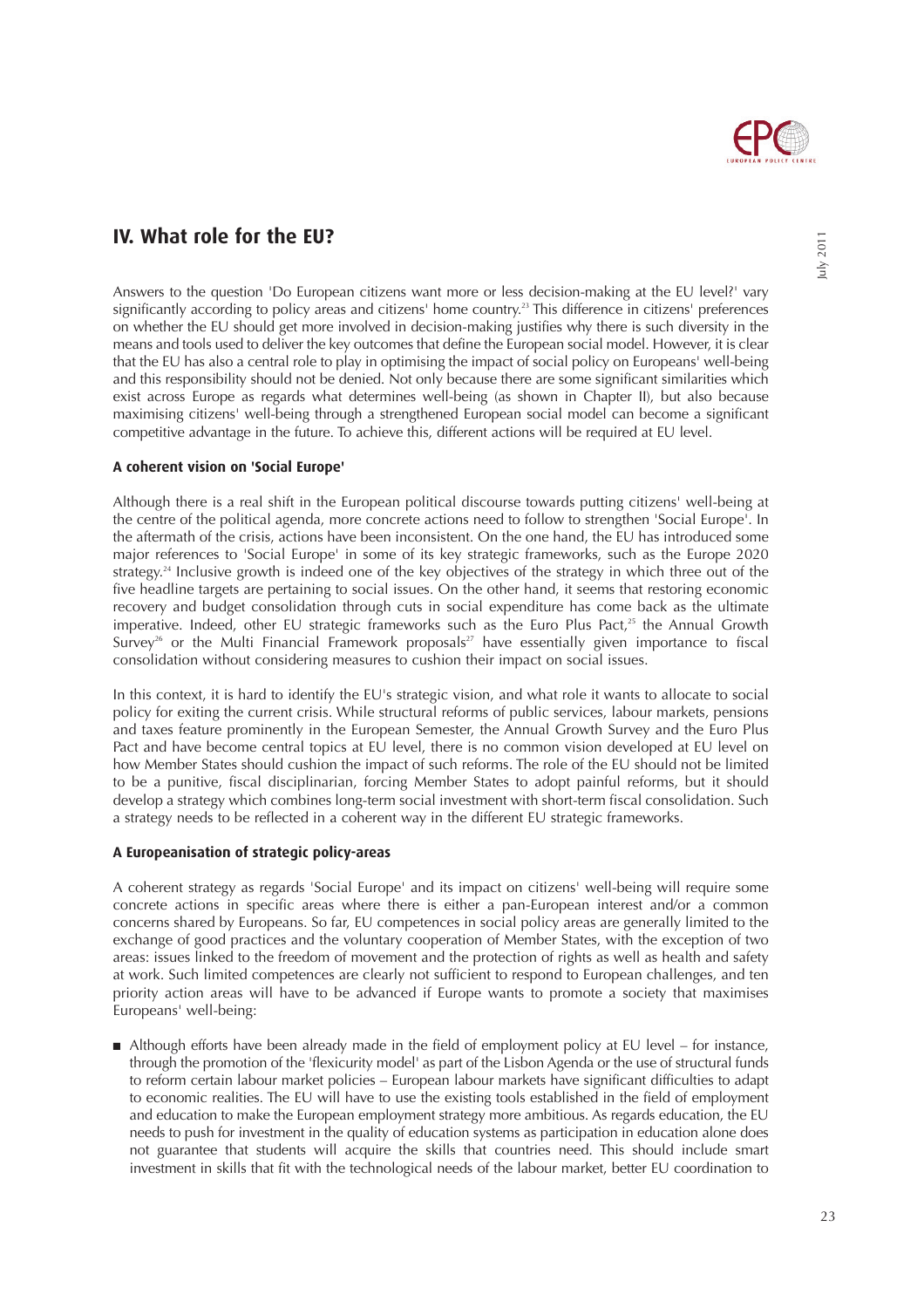

identify the future skills needed, and also a strong focus on early education as it provides the general skills' foundation for learning more later in life.<sup>28</sup> As regards employment policy, the EU needs to give stronger emphasis to labour market participation as it is a key driver of well-being. Priority should therefore be given to job creation and mechanisms creating the conditions where people can easily move between jobs and sectors.

- To tackle unemployment and help the EU exit the crisis, developing a fully functioning Single European Labour Market is essential. More citizens' mobility could both provide companies with the opportunity to better meet their human resource needs and also offer more employment possibilities to Europeans. But clearly, some barriers, including recognition of qualifications, impact of brain drain/brain gain, portability of benefits and 'packages' of benefits to attract high value added/scarce labour, need to be overcome at the EU level for making such a project feasible.
- The introduction of certain common social standards across the EU to complement the horizontal rights which already exist will be a way to achieve the inclusive objective of the Europe 2020 strategy and to address the issue of rising inequalities by helping to lift people out of poverty and compressing the wage structure from below. Introducing a European minimum wage will not be possible given the huge difference in living standards across Europe, but defining common standards or norms for national minimum wages would be a solution which needs to be further investigated.
- There is an urgent need to give a stronger focus on equal access to and affordability of public services in Europe. Not only because this principle, which lies at the heart of the European social model, seems to be, in the current economic context, put in question, but also because some public services, such as healthcare and education, have a huge impact on people's life satisfaction and determine, to a great extent, their resilience to change. In this context, the EU should emphasise the need for equal access to those services and make sure that there is a common understanding on the economic returns of investing in such services. To this end, Europe should establish output measurements, which will enable comparison of public services' performance across borders and measure their capacity to deliver equal opportunity to citizens. But the EU has also a role to play where cross-border activity can potentially enhance European social systems, for example in the case of cross-border healthcare or trans-European education.
- Being in good health is the determinant of well-being, the importance of which all Europeans agree on irrespective of age, cultural or socio-economic differences. EU actions in this field need to go even further, therefore, than ensuring equal access to health care, and greater attention to health promotion and disease prevention needs to be given at EU level. In this respect, a more frequent use of EU legislative tools to promote healthy behavioural change would be a measure that would have a huge impact on people's life satisfaction and European states' public finances.<sup>29</sup> Such actions could contribute to the creation of a European internal market for health that promotes greater patient choice in cross-border treatment, increases research co-operation, encourages healthy behaviour, and achieves cost savings by bundling procurement across borders.
- A European migration policy is urgently needed to sustain our European social model. In the current context of demographic ageing and reduced labour force, the EU will be increasingly in need of new talents. To attract and retain these new talents, the EU will have first to address the imbalances of its current migration policy. Progress in this policy area should include a set of general rules regarding the legal admission of third country nationals, an extension of the intra-EU mobility rights to third country nationals as well as a more strengthened co-operation with third countries in areas such as the recognition of diplomas. Such measures would both help assess EU needs and also make Europe an attractive destination for migrants who have the potential to add significantly to Europe's economic and social sustainability.
- Beyond the need to intervene earlier and to eliminate measures which may have perverse side effects on productivity, European social policy will have to deal with limited resources. In other words, social policy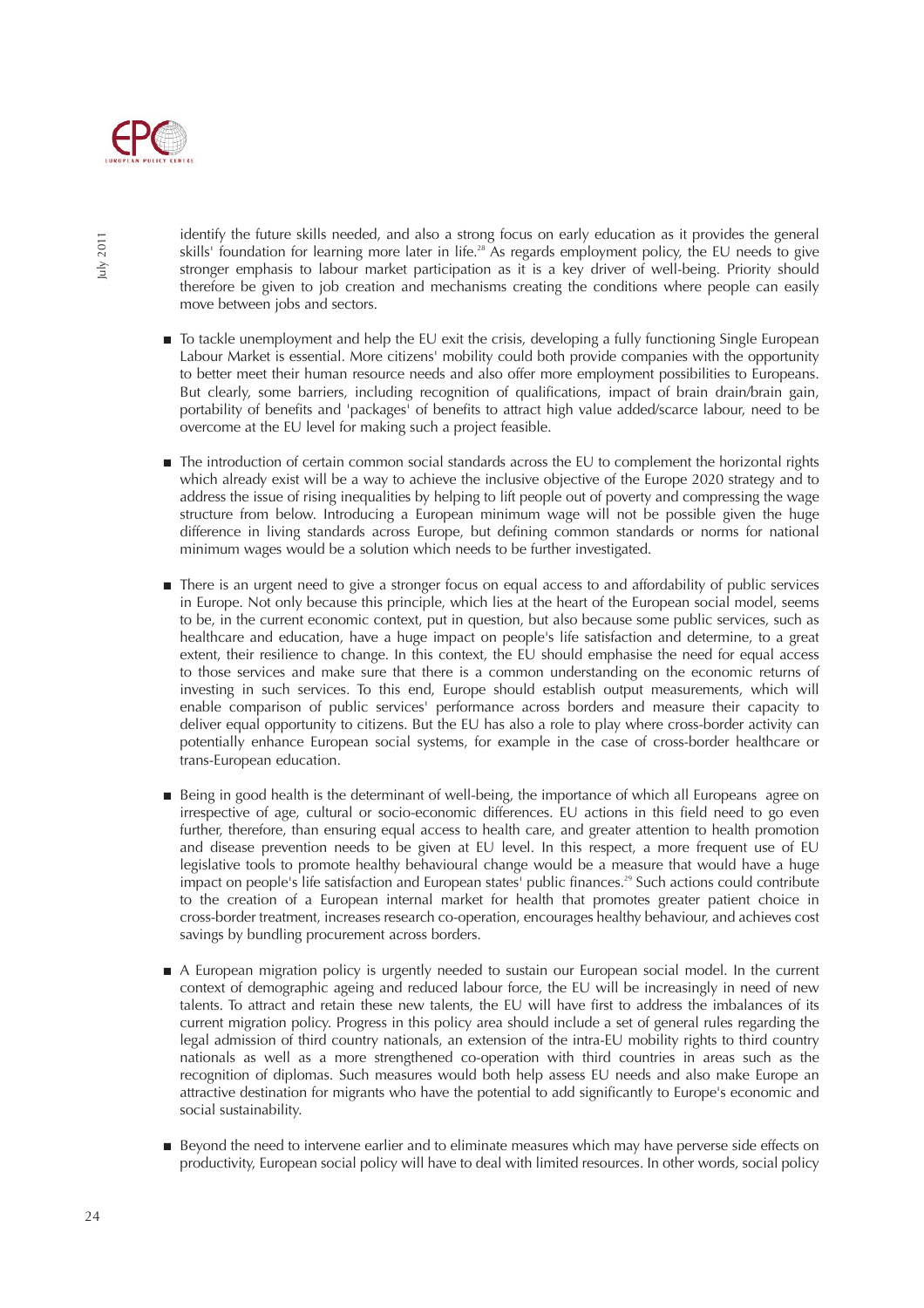

will have to find innovative solutions to deliver better outcomes with less means. In this context, social innovations, i.e. addressing social demands innovatively through for example the contribution of charities, social entrepreneurs or even large corporations, would be a way to overcome a number of barriers described earlier. To facilitate this process, a fund which finances and rewards public innovation and helps overcome initial investment barriers (similar to venture capital for private innovation) should be established.

- On the macroeconomic level, Europe should establish a new category of 'public investment' in national accounting to separate investments for the future from current expenditure. The EU strategic frameworks mentioned earlier should also include differentiation between both types of expenditure, and investments for the future should not be constrained by austerity programmes. Therefore, the European Commission should take a close look at what constitutes Member States' public deficits and base its recommendations on the nature of the spending and not just the overall balance.
- Europe needs an ambitious research programme to go beyond what we currently know about well-being. Research needs to be developed in specific areas, including citizens' preferences regarding trade-offs, the nature of the relationship between life satisfaction and aspects of quality of life, and determinants of life satisfaction for particular groups of society. As part of such a programme, links between well-being and specific policy choices will need to be further explored. Also, surveys will have to go beyond merely asking citizens how important an aspect of a policy or life is and will need to consistently include constraints and trade-offs.
- Preserving the universality of key public services should also go hand in hand with investing in quality. Quality healthcare services or education are, for instance, a crucial factor that not only determine citizens' well-being but also the quality of their contribution to the welfare system. Healthy and educated citizens are indeed more likely to actively participate in society, contribute to growth and increase labour market participation, which is key for sustaining European welfare models. Such investment in quality should not happen at the expense of maintaining the universality of such services. Reforms in the public sector should rather lead to less bureaucratic burden, more efficiency, more focus on preventative measures including changes in reimbursement models and incentives for leveraging in private investment in public services.

Undoubtedly, it would take time to implement all these recommendations, to develop EU competences in certain policy areas, and to remove the current barriers. Certain actions will clearly require huge efforts and changes in the way Europe is used to addressing certain issues or considers its welfare model. But all this can be achieved by 2030 if actions start now. The European Commission has a key role to play to make Europe the place in the world where people enjoy high life satisfaction. Indeed, the European Commission benefits from significant advantages in taking the lead. Not only is its vision not limited by current budget constraints, but the Commission is also better placed to think globally and longer term. The exchange of good practice between Member States also provides the Commission with significant expertise in a large number of areas needed for adopting an integrated approach. But it also means that the European Commission and the EU in general will have to think differently. Putting citizens' well-being at the centre of policy-making will require moving away from existing silos in European economic and social policy-making and to mainstream well-being in all policy areas. This will also include a change in the way certain EU mechanisms, such as funding, are delivered. Much EU funding is still shared out on the basis of level of GDP or priorities of particular sectors, which is in contradiction to the EU's apparent willingness to consider social progress differently and to put citizens' well-being at the centre of policy-making. The allocation of EU funds should, therefore, not depend on economic performance or historical, sectoral priorities, but what can deliver the highest level of well-being, be it through the economic, social or environmental aspects that matter most to European citizens.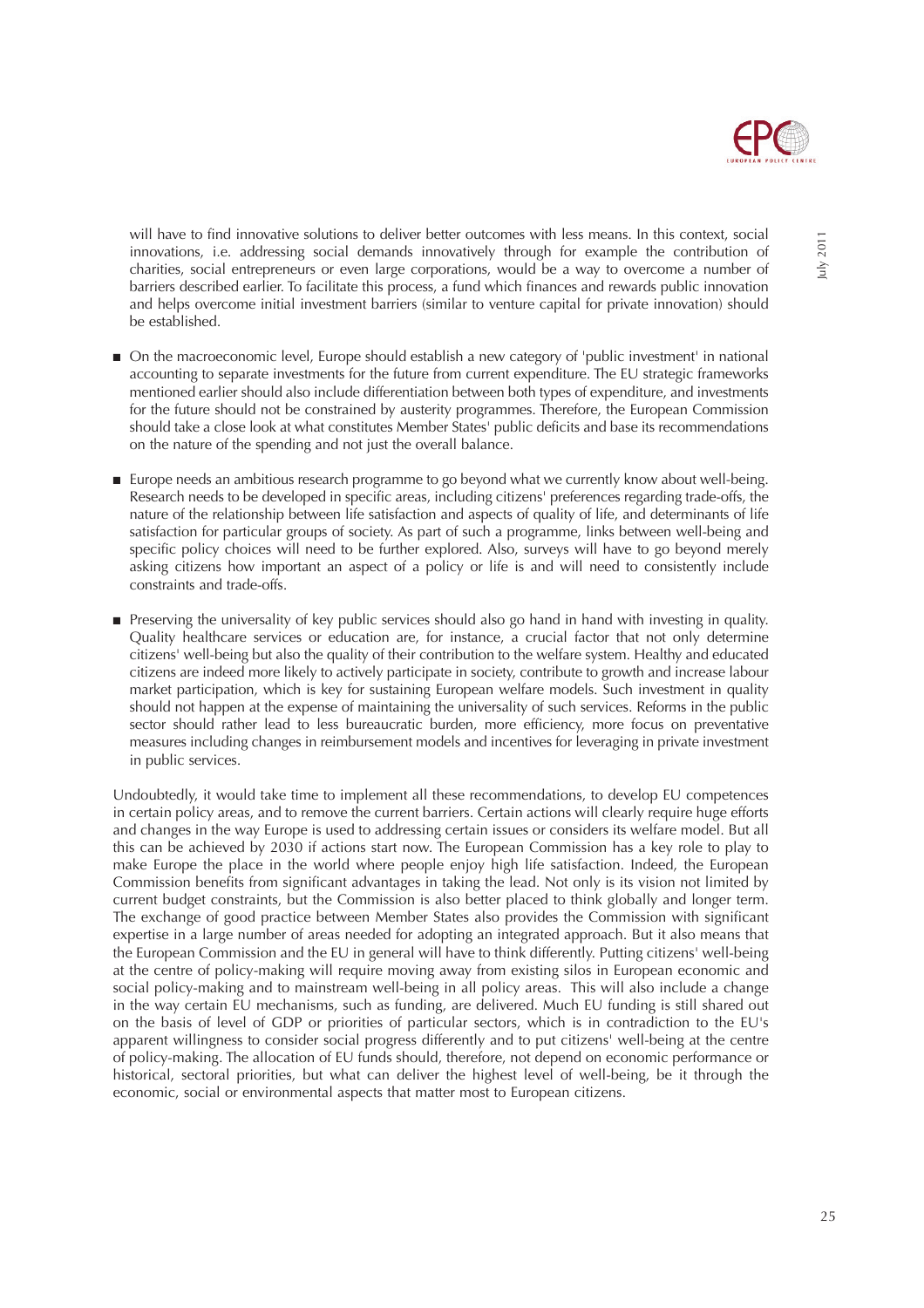

## **The way ahead**

The Well-being 2030 project has afforded the opportunity to put citizens' well-being at the centre of the political debate and to raise awareness about the need to adopt a cross-sectoral approach in this field. It is in the nature of such research that a lot of questions have emerged from this joint initiative – and that many of them still remain without a definitive answer. In addition to all the policy recommendations made throughout the project, which are summarised and developed in this final report, a key underlying issue will need to be addressed to ensure that enhancing citizens' well-being is an achievable central objective of policy-making in Europe.

Having a political debate on the development model Europe wants to promote is a precondition to revitalising the European social model and reconciling citizens with the European project. Key questions that have been central to the Well-being 2030 project are: What kind of societies do Europeans want to live in? What kind of growth do Europeans want and what are their perceptions of 'social progress'? What price are they willing to pay to achieve societal progress? And what is the role of the European Union in all this? In the final analysis, these are not questions that can be answered by research or by experts; they are political questions which should be debated in our political processes, at local, regional, national and European level. But there is very little public debate on such topics. Policy-makers will have to find the answers to these questions if they want to meet people's expectations, and the EU should take a leading role in fostering such a debate. This will need to be a politicised debate, including elected representatives at all levels. Only through developing Europe's political priorities in the social policy field can well-being be enhanced in the long term.